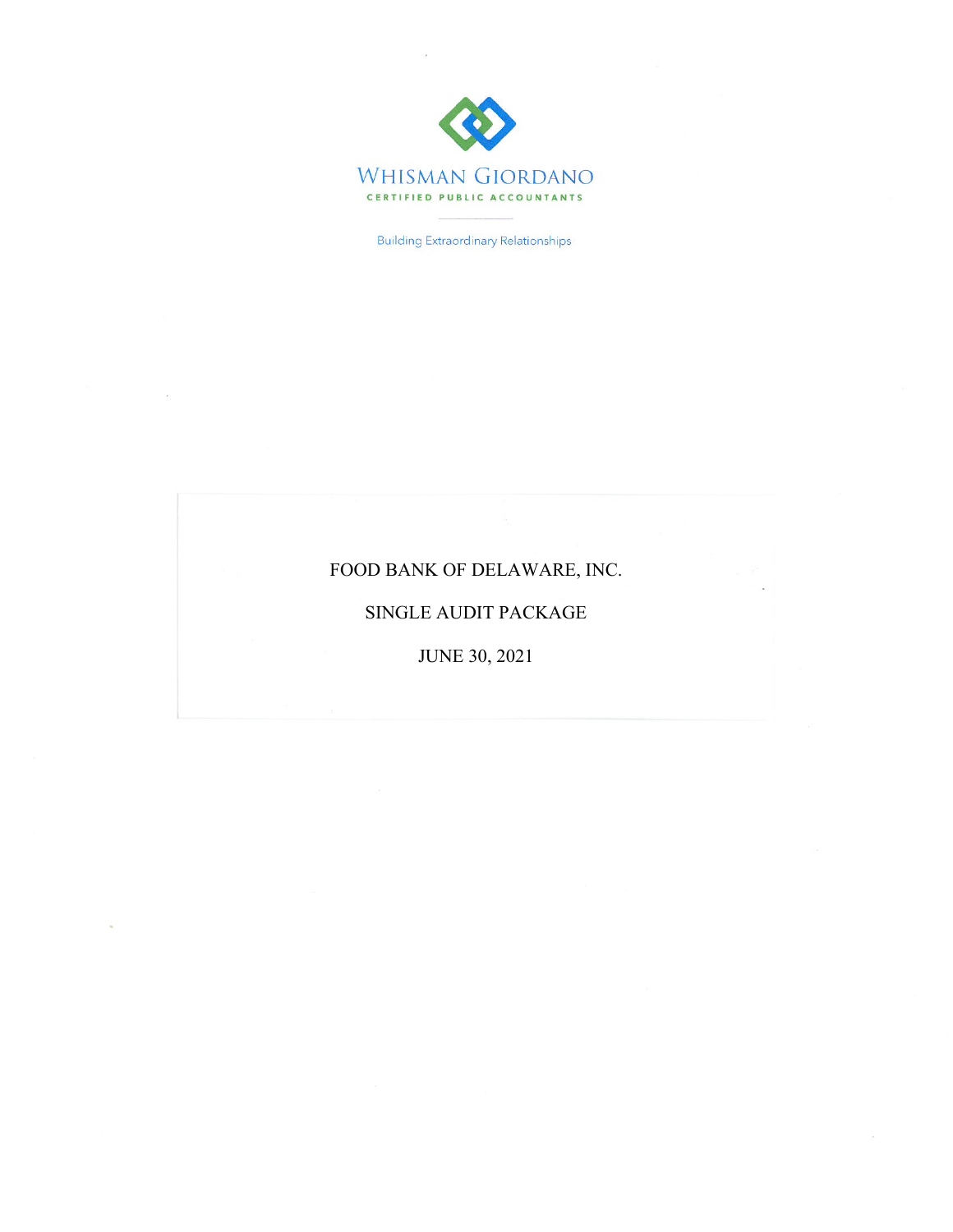#### SINGLE AUDIT PACKAGE

#### TABLE OF CONTENTS

#### SECTION I FINANCIAL STATEMENTS AND INDEPENDENT AUDITOR'S REPORT

#### SECTION II SCHEDULE OF EXPENDITURES OF FEDERAL AWARDS

SECTION III INDEPENDENT AUDITOR'S REPORT ON INTERNAL CONTROL OVER FINANCIAL REPORTING AND ON COMPLIANCE AND OTHER MATTERS BASED ON AN AUDIT OF FINANCIAL STATEMENTS PERFORMED IN ACCORDANCE WITH GOVERNMENT AUDITING **STANDARDS** 

> INDEPENDENT AUDITOR'S REPORT ON COMPLIANCE FOR EACH MAJOR PROGRAM AND ON INTERNAL CONTROL OVER COMPLIANCE REQUIRED BY THE UNIFORM GUIDANCE

SECTION IV SCHEDULE OF FINDINGS AND QUESTIONED COSTS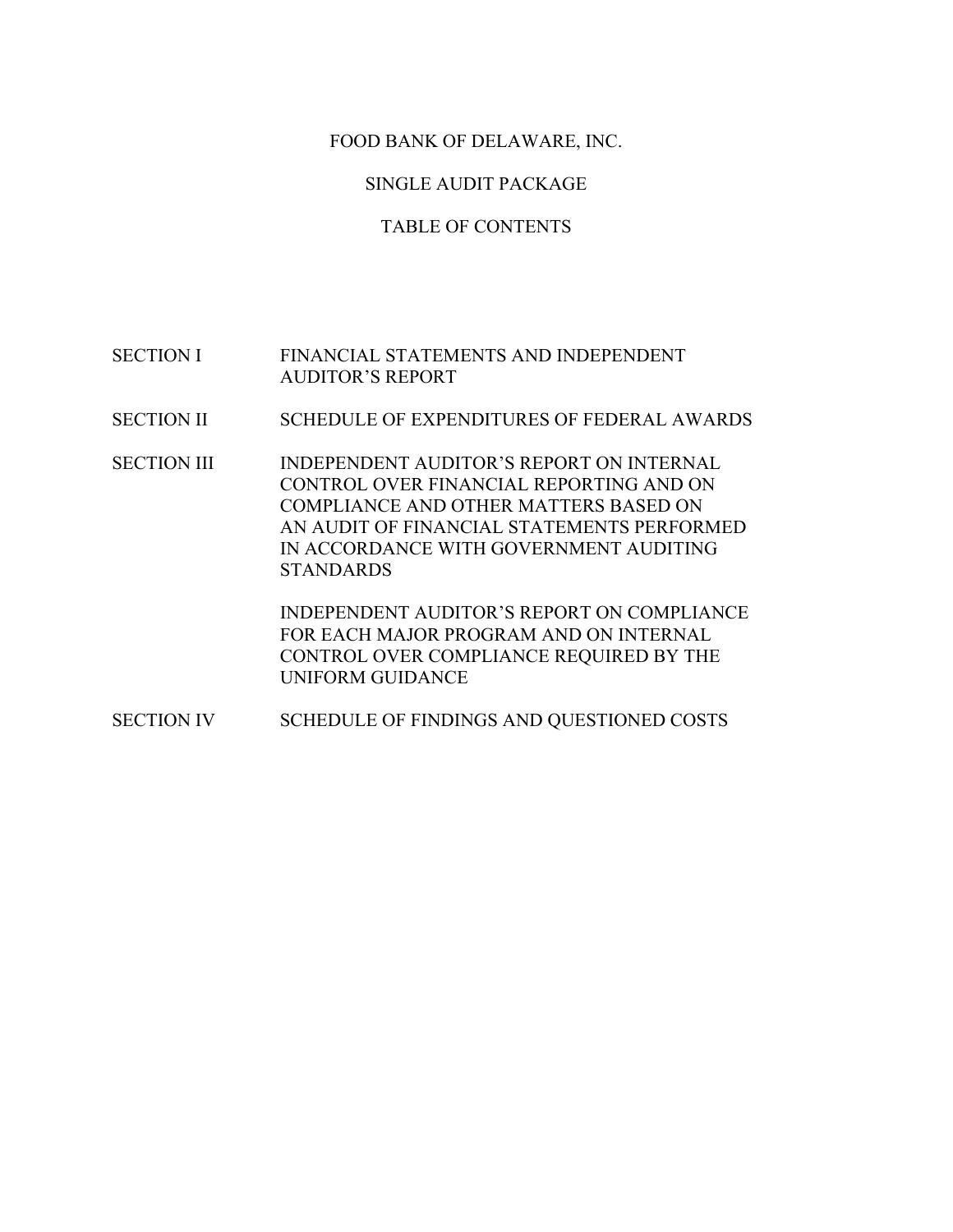SECTION I

 FINANCIAL STATEMENTS AND INDEPENDENT AUDITOR'S REPORT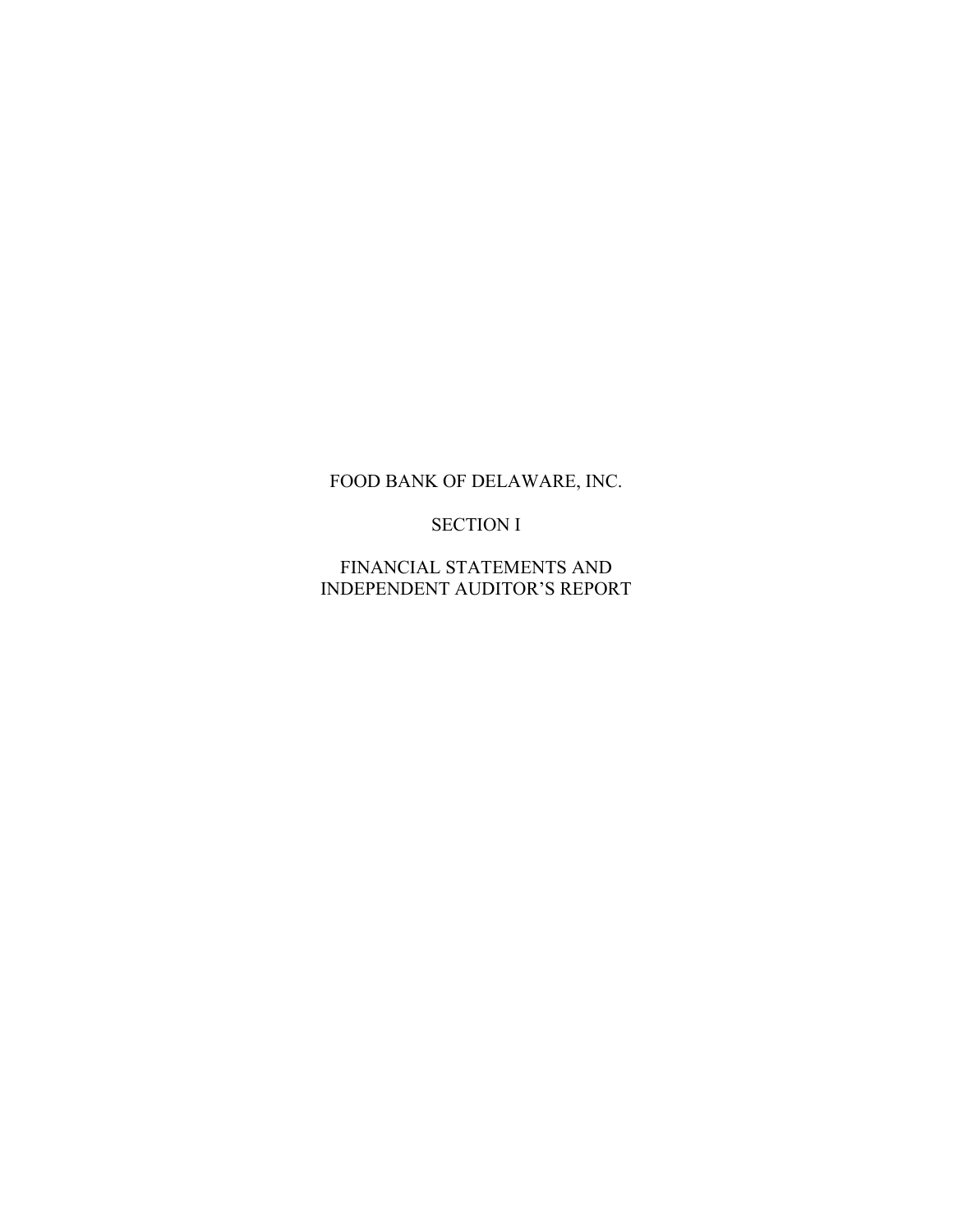

**Building Extraordinary Relationships** 

### INDEPENDENT AUDITOR'S REPORT

Food Bank of Delaware, Inc. Newark, Delaware

#### **Report on the Financial Statements**

We have audited the accompanying financial statements of Food Bank of Delaware, Inc., which comprise the statements of financial position as of June 30, 2021 and 2020, and the related statements of activities, cash flows and functional expenses for the years then ended, and the related notes to the financial statements.

#### **Management's Responsibility for the Financial Statements**

Management is responsible for the preparation and fair presentation of these financial statements in accordance with accounting principles generally accepted in the United States of America; this includes the design, implementation, and maintenance of internal control relevant to the preparation and fair presentation of financial statements that are free from material misstatement, whether due to fraud or error.

#### **Auditor's Responsibility**

Our responsibility is to express an opinion on these financial statements based on our audits. We conducted our audits in accordance with auditing standards generally accepted in the United States of America and the standards applicable to financial audits contained in *Government Auditing Standards,* issued by the Comptroller General of the United States. Those standards require that we plan and perform the audit to obtain reasonable assurance about whether the financial statements are free from material misstatement.

An audit involves performing procedures to obtain audit evidence about the amounts and disclosures in the financial statements. The procedures selected depend on the auditor's judgment, including the assessment of the risks of material misstatement of the financial statements, whether due to fraud or error. In making those risk assessments, the auditor considers internal control relevant to the entity's preparation and fair presentation of the financial statements in order to design audit procedures that are appropriate in the circumstances, but not for the purpose of expressing an opinion on the effectiveness of the entity's internal control. Accordingly, we express no such opinion. An audit also includes evaluating the appropriateness of accounting policies used and the reasonableness of significant accounting estimates made by management, as well as evaluating the overall presentation of the financial statements.

We believe that the audit evidence we have obtained is sufficient and appropriate to provide a basis for our audit opinions.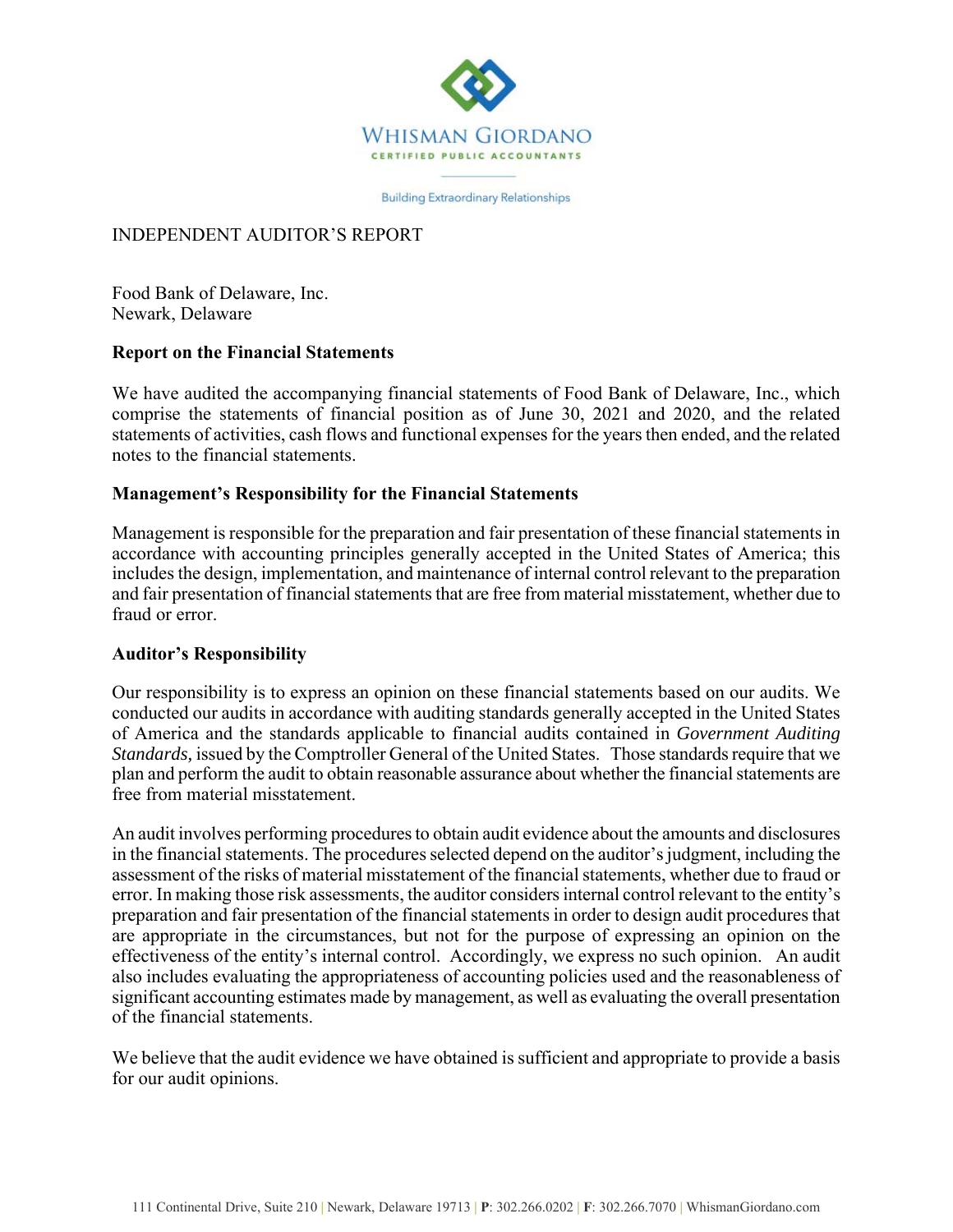### **Opinion**

In our opinion, the financial statements referred to above present fairly, in all material respects, the financial position of Food Bank of Delaware, Inc. as of June 30, 2021 and 2020, and the changes in its net assets and its cash flows for the years then ended in accordance with accounting principles generally accepted in the United States of America.

### **Other Reporting Required by** *Government Auditing Standards*

In accordance with *Government Auditing Standards*, we have also issued our report dated January 13, 2022 on our consideration of Food Bank of Delaware, Inc.'s internal control over financial reporting and on our tests of its compliance with certain provisions of laws, regulations, contracts, and grant agreements and other matters. The purpose of that report is to describe the scope of our testing of internal control over financial reporting and compliance and the results of that testing, and not to provide an opinion on internal control over financial reporting or on compliance. That report is an integral part of an audit performed in accordance with *Government Auditing Standards* in considering Food Bank of Delaware, Inc.'s internal control over financial reporting and compliance.

*Whisman Giordano & Associates, LLC*  Newark, Delaware

January 13, 2022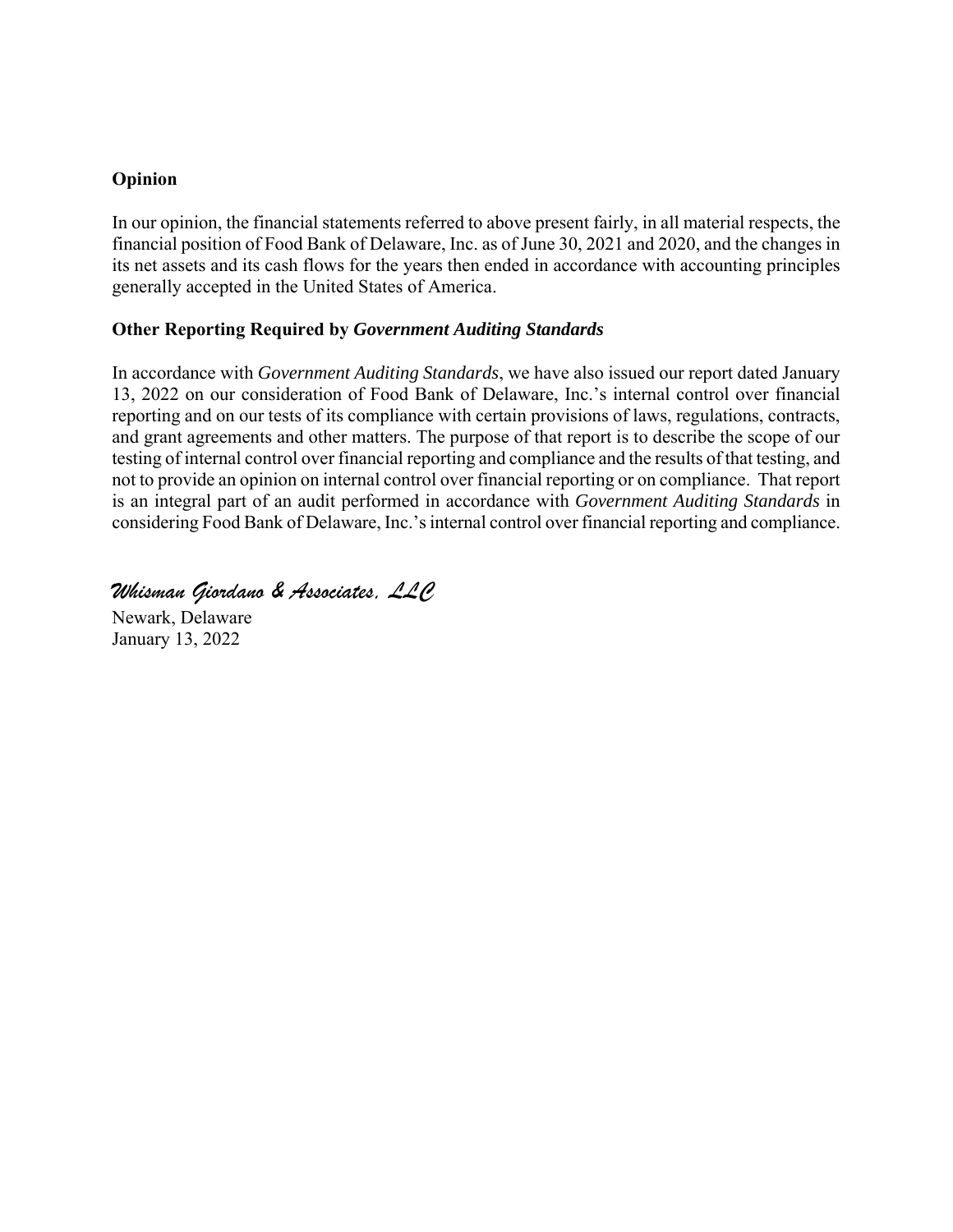# STATEMENTS OF FINANCIAL POSITION

# JUNE 30, 2021 AND 2020

### ASSETS

|                                               |                           | 2021       |              | 2020         |
|-----------------------------------------------|---------------------------|------------|--------------|--------------|
| <b>Current Assets</b>                         |                           |            |              |              |
| Cash and cash equivalents                     | \$                        | 17,614,754 | \$           | 9,030,182    |
| Investments                                   |                           | 126,412    |              |              |
| Accounts and grants receivable                |                           | 422,847    |              | 340,226      |
| Promises to give - current                    |                           | 59,805     |              | 1,842        |
| Inventory                                     |                           | 4,204,393  |              | 4,331,672    |
| Prepaid expenses                              |                           | 22,278     |              | 10,648       |
| Total current assets                          |                           | 22,450,489 |              | 13,714,570   |
| Property and Equipment                        |                           | 17,766,585 |              | 17, 128, 145 |
| Promises to give - long-term, net of discount |                           | 24,213     |              | 190,475      |
| <b>TOTAL ASSETS</b>                           | $\boldsymbol{\mathsf{S}}$ | 40,241,287 | $\mathbb{S}$ | 31,033,190   |
| <b>LIABILITIES AND NET ASSETS</b>             |                           |            |              |              |
| <b>Current Liabilities</b>                    |                           |            |              |              |
| Accounts payable                              | \$                        | 555,515    | \$           | 494,068      |
| Accrued payroll and related costs             |                           | 152,831    |              | 127,946      |
| Accrued vacation                              |                           | 90,662     |              | 86,904       |
| Total current liabilities                     |                           | 799,008    |              | 708,918      |
| Long-term debt - Paycheck Protection Program  |                           |            |              | 565,312      |
| <b>TOTAL LIABILITIES</b>                      |                           | 799,008    |              | 1,274,230    |
| Net Assets                                    |                           |            |              |              |
| <b>Without Donor Restriction</b>              |                           | 38,264,276 |              | 29,385,006   |
| <b>With Donor Restriction</b>                 |                           | 1,178,003  |              | 373,954      |
| Total net assets                              |                           | 39,442,279 |              | 29,758,960   |
| TOTAL LIABILITIES AND NET ASSETS              | \$                        | 40,241,287 | \$           | 31,033,190   |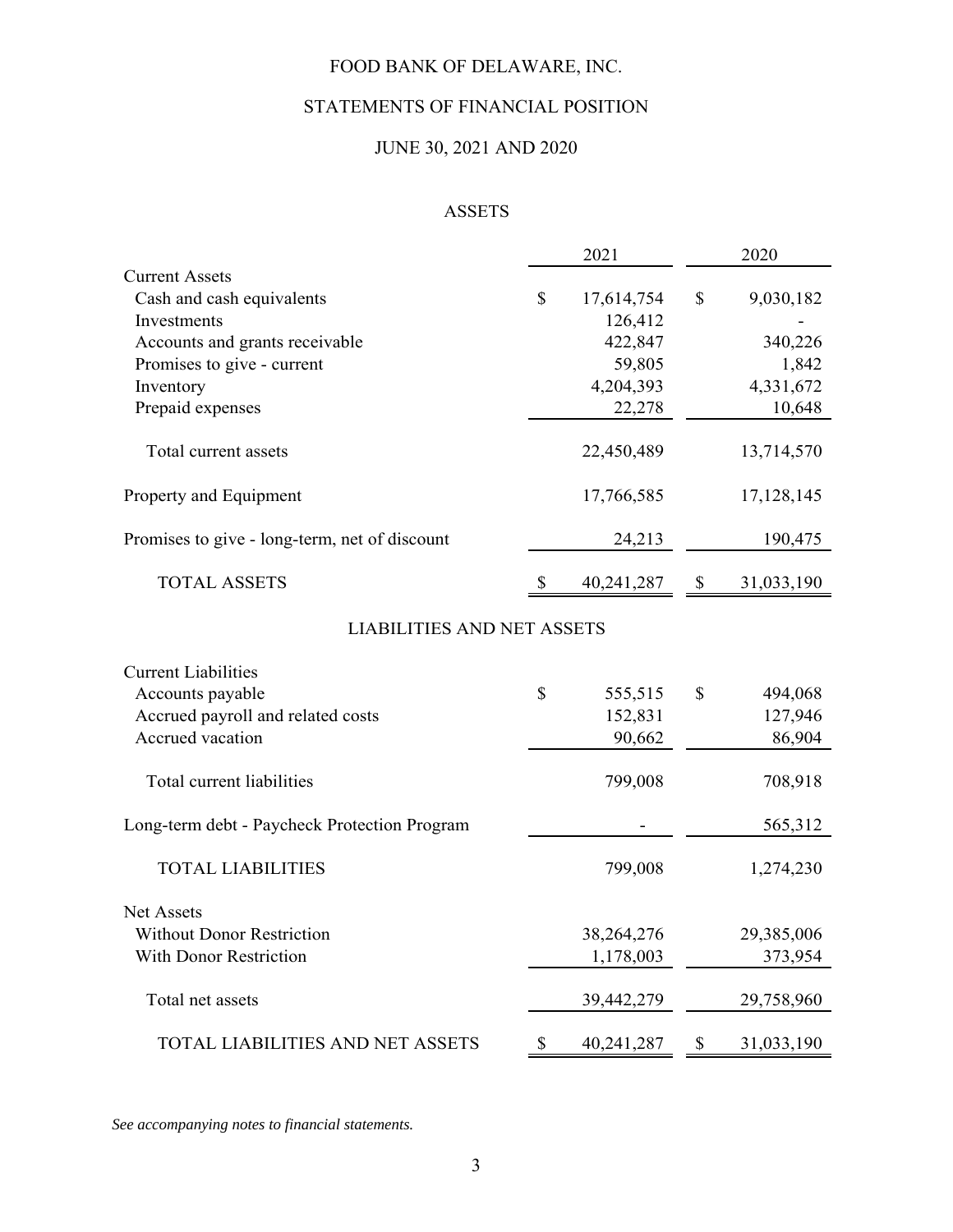# STATEMENT OF ACTIVITIES

# FOR THE YEAR ENDED JUNE 30, 2021

|                                          | <b>Without Donor</b> | With Donor      |              |
|------------------------------------------|----------------------|-----------------|--------------|
|                                          | Restriction          | Restriction     | Total        |
| PUBLIC SUPPORT AND REVENUE               |                      |                 |              |
| Public Support                           |                      |                 |              |
| Contributions                            | \$<br>9,874,234      | 1,576,431<br>\$ | \$11,450,665 |
| Contributions - donated product          | 23,374,903           |                 | 23,374,903   |
| Contributions - capital campaign         |                      | 374,707         | 374,707      |
| Fees and grants from government agencies | 565,312              | 5,925,279       | 6,490,591    |
| Total public support                     | 33,814,449           | 7,876,417       | 41,690,866   |
| Revenue                                  |                      |                 |              |
| Food sales                               | 626,220              |                 | 626,220      |
| Shared maintenance                       | 17,858               |                 | 17,858       |
| Shoppers choice                          |                      |                 |              |
| Transporation                            | 14,731               |                 | 14,731       |
| Membership dues                          |                      |                 |              |
| Interest income                          | 7,922                |                 | 7,922        |
| Gain on sale of building                 | 2,160                |                 | 2,160        |
| Realized and unrealized gains            | 1,114                |                 | 1,114        |
| Miscellaneous                            | 67,230               |                 | 67,230       |
| Total revenue                            | 737,235              |                 | 737,235      |
| Net assets released from restriction     | 7,072,368            | (7,072,368)     |              |
| TOTAL PUBLIC SUPPORT AND REVENUE         | 41,624,052           | 804,049         | 42,428,101   |
| <b>EXPENSES</b>                          |                      |                 |              |
| Program Services                         |                      |                 |              |
| Food distribution                        | 28,087,877           |                 | 28,087,877   |
| Community development                    | 2,705,965            |                 | 2,705,965    |
| Total program services                   | 30,793,842           |                 | 30,793,842   |
| <b>Support Services</b>                  |                      |                 |              |
| General and adminsitrative               | 735,051              |                 | 735,051      |
| Fund raising                             | 1,215,889            |                 | 1,215,889    |
| Total support services                   | 1,950,940            |                 | 1,950,940    |
| <b>TOTAL EXPENSES</b>                    | 32,744,782           |                 | 32,744,782   |
| <b>CHANGE IN NET ASSETS</b>              | 8,879,270            | 804,049         | 9,683,319    |
| NET ASSETS - BEGINNING OF YEAR           | 29,385,006           | 373,954         | 29,758,960   |
| NET ASSETS - END OF YEAR                 | \$38,264,276         | \$<br>1,178,003 | \$39,442,279 |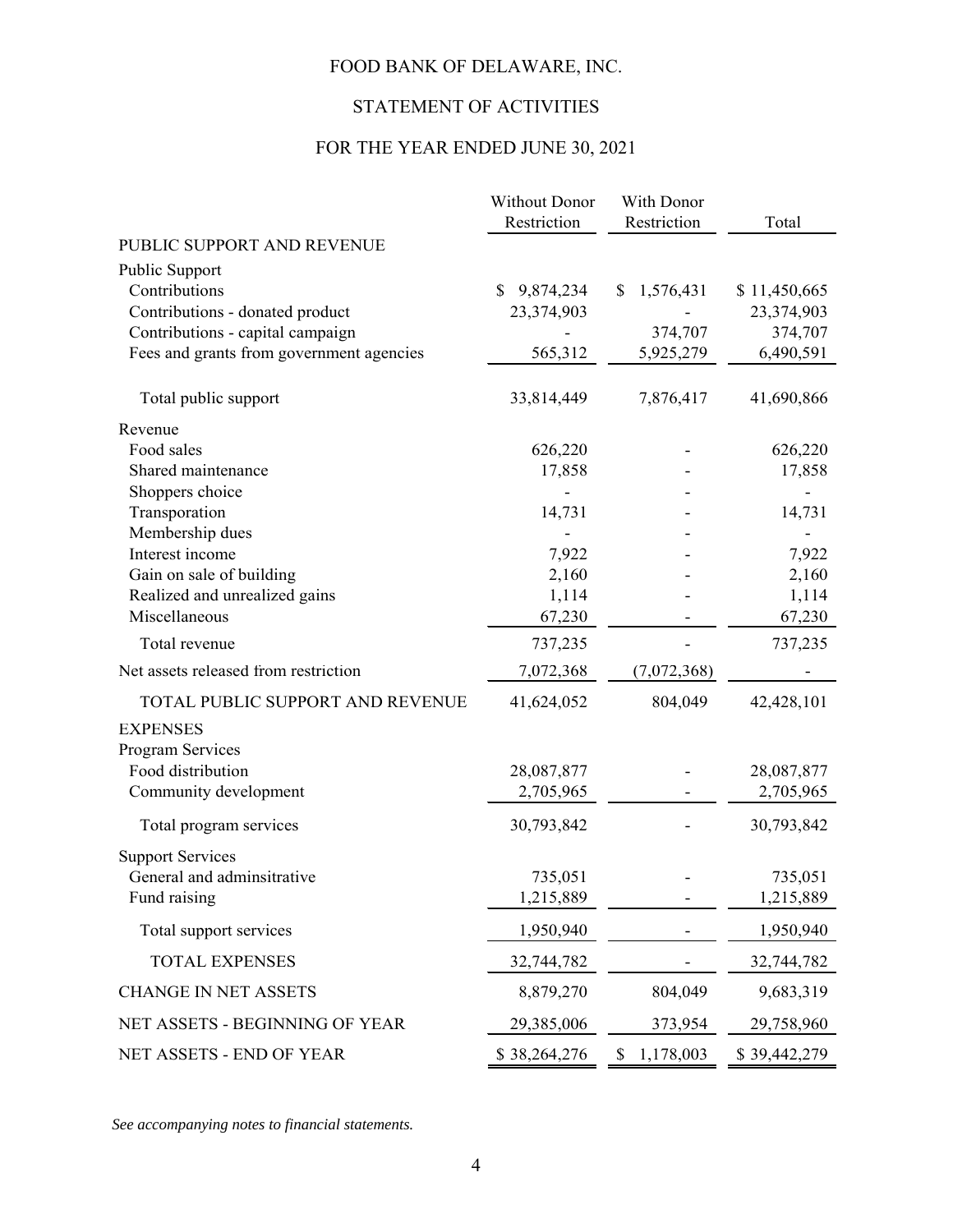# STATEMENT OF ACTIVITIES

# FOR THE YEAR ENDED JUNE 30, 2020

|                                           | Without Donor<br>Restriction | With Donor<br>Restriction | Total             |
|-------------------------------------------|------------------------------|---------------------------|-------------------|
| PUBLIC SUPPORT AND REVENUE                |                              |                           |                   |
| Public Support                            |                              |                           |                   |
| Contributions                             | $\mathcal{S}$<br>7,977,939   | 1,213,632<br>\$           | \$<br>9, 191, 571 |
| Contributions - donated product           | 21,787,307                   |                           | 21,787,307        |
| Contributions - capital campaign          |                              | 533,919                   | 533,919           |
| Fees and grants from government agencies  |                              | 2,532,517                 | 2,532,517         |
| Total public support                      | 29,765,246                   | 4,280,068                 | 34,045,314        |
| Revenue                                   |                              |                           |                   |
| Food sales                                | 532,558                      |                           | 532,558           |
| Shared maintenance                        | 28,789                       |                           | 28,789            |
| Shoppers choice                           | 451                          |                           | 451               |
| Transporation                             | 22,818                       |                           | 22,818            |
| Membership dues                           | 6,700                        |                           | 6,700             |
| Interest income                           | 13,204                       |                           | 13,204            |
| Gain on sale of building<br>Miscellaneous | 35,072                       |                           | 35,072            |
| Total revenue                             | 639,592                      |                           | 639,592           |
| Net assets released from restriction      | 4,062,945                    | (4,062,945)               |                   |
| TOTAL PUBLIC SUPPORT AND REVENUE          | 34,467,783                   | 217,123                   | 34,684,906        |
| <b>EXPENSES</b>                           |                              |                           |                   |
| Program Services                          |                              |                           |                   |
| Food distribution                         | 25,372,858                   |                           | 25,372,858        |
| Community development                     | 2,260,690                    |                           | 2,260,690         |
| Total program services                    | 27,633,548                   |                           | 27,633,548        |
| <b>Support Services</b>                   |                              |                           |                   |
| General and adminsitrative                | 803,880                      |                           | 803,880           |
| Fund raising                              | 1,116,641                    |                           | 1,116,641         |
| Total support services                    | 1,920,521                    |                           | 1,920,521         |
| <b>TOTAL EXPENSES</b>                     | 29,554,069                   |                           | 29,554,069        |
| <b>CHANGE IN NET ASSETS</b>               | 4,913,714                    | 217,123                   | 5,130,837         |
| NET ASSETS - BEGINNING OF YEAR            | 24,471,292                   | 156,831                   | 24,628,123        |
| NET ASSETS - END OF YEAR                  | \$29,385,006                 | \$<br>373,954             | \$29,758,960      |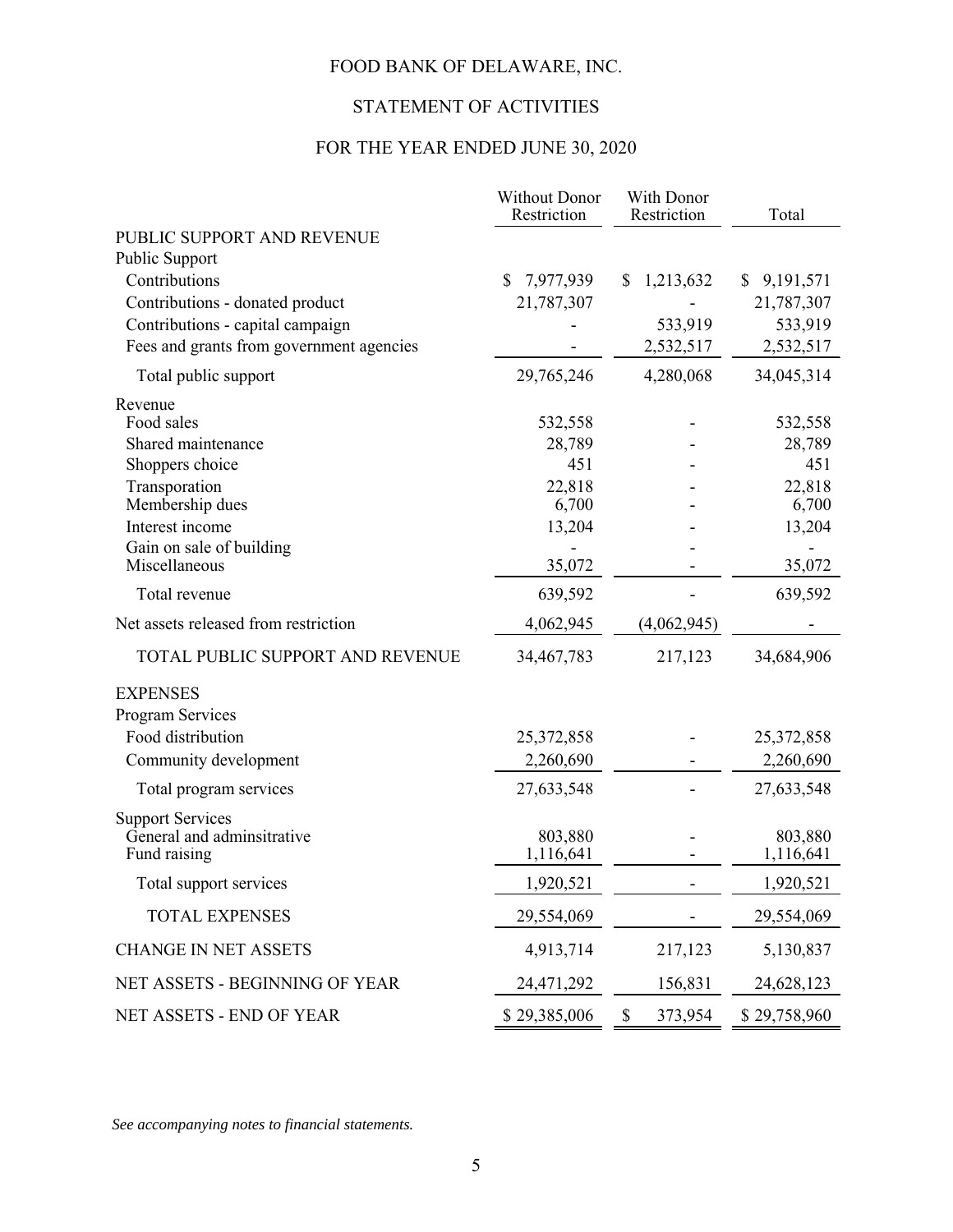#### STATEMENT OF FUNCTIONAL EXPENSES

### FOR THE YEAR ENDED JUNE 30, 2021

|                                    | Program Services |                     |   | <b>Support Services</b> |   |                      |              |                |    |                     |    |               |   |                       |
|------------------------------------|------------------|---------------------|---|-------------------------|---|----------------------|--------------|----------------|----|---------------------|----|---------------|---|-----------------------|
|                                    |                  | Food                |   | Community               |   | <b>Total Program</b> |              | General &      |    |                     |    | Total Support |   |                       |
|                                    |                  | <b>Distribution</b> |   | Services                |   | <b>Services</b>      |              | Administration |    | <b>Fund Raising</b> |    | Services      |   | <b>Total Expenses</b> |
| Personnel                          |                  |                     |   |                         |   |                      |              |                |    |                     |    |               |   |                       |
| <b>Salaries</b>                    |                  | 1,022,743           | S | 1,087,586               | S | 2,110,329            | $\mathbb{S}$ | 275,468        | \$ | 366,436             | \$ | 641,904       | S | 2,752,233             |
| Payroll taxes                      |                  | 74,797              |   | 80,554                  |   | 155,351              |              | 31,651         |    | 25,998              |    | 57,649        |   | 213,000               |
| Employee benefits                  |                  | 131,564             |   | 132,119                 |   | 263,683              |              | 33,303         |    | 37,587              |    | 70,890        |   | 334,573               |
| Total personnel                    |                  | 1,229,104           |   | 1,300,259               |   | 2,529,363            |              | 340,422        |    | 430,021             |    | 770,443       |   | 3,299,806             |
| Professional fees                  |                  |                     |   |                         |   |                      |              | 19,500         |    |                     |    | 19,500        |   | 19,500                |
| Association, conference dues       |                  | 5,455               |   | 3,997                   |   | 9,452                |              | 1,309          |    | 6,502               |    | 7,811         |   | 17,263                |
| Copying, printing and advertising  |                  | 2,780               |   | 19,005                  |   | 21,785               |              | 2,281          |    | 56,718              |    | 58,999        |   | 80,784                |
| Insurance                          |                  | 113,822             |   | 5,059                   |   | 118,881              |              | 3,794          |    | 3,794               |    | 7,588         |   | 126,469               |
| Rental of equipment                |                  | 50,879              |   | 4,699                   |   | 55,578               |              | 5,047          |    |                     |    | 5,047         |   | 60,625                |
| Postage and freight                |                  | 53,173              |   | 9,382                   |   | 62,555               |              | 641            |    | 578,757             |    | 579,398       |   | 641,953               |
| Occupancy                          |                  | 50,594              |   | 11,318                  |   | 61,912               |              | 200,424        |    | 2,550               |    | 202,974       |   | 264,886               |
| Grant expense                      |                  | 394,864             |   |                         |   | 394,864              |              |                |    | 4,644               |    | 4,644         |   | 399,508               |
| Contract services                  |                  | 217,238             |   | 73,142                  |   | 290,380              |              | 126,296        |    | 101,076             |    | 227,372       |   | 517,752               |
| Food                               |                  | 24,891,973          |   | 1,107,321               |   | 25,999,294           |              |                |    |                     |    |               |   | 25,999,294            |
| Travel                             |                  | 807                 |   | 9,577                   |   | 10,384               |              | 2,381          |    | 232                 |    | 2,613         |   | 12,997                |
| Office and building supplies       |                  | 159,915             |   | 49,261                  |   | 209,176              |              | 6,530          |    | 4,464               |    | 10,994        |   | 220,170               |
| Vehicle fuel and supplies          |                  | 38,779              |   | 33,799                  |   | 72,578               |              |                |    | 705                 |    | 705           |   | 73,283                |
| Vehicle repairs                    |                  | 85,702              |   |                         |   | 85,702               |              |                |    |                     |    |               |   | 85,702                |
| <b>Education</b> supplies          |                  |                     |   | 43,911                  |   | 43,911               |              |                |    |                     |    |               |   | 43,911                |
| Total expenses before depreciation |                  | 27,295,085          |   | 2,670,730               |   | 29,965,815           |              | 708,625        |    | 1,189,463           |    | 1,898,088     |   | 31,863,903            |
| Depreciation                       |                  | 792,792             |   | 35,235                  |   | 828,027              |              | 26,426         |    | 26,426              |    | 52,852        |   | 880,879               |
| <b>TOTAL EXPENSES</b>              |                  | 28,087,877          |   | 2,705,965               |   | 30,793,842           | \$           | 735,051        |    | 1,215,889           |    | 1,950,940     |   | 32,744,782            |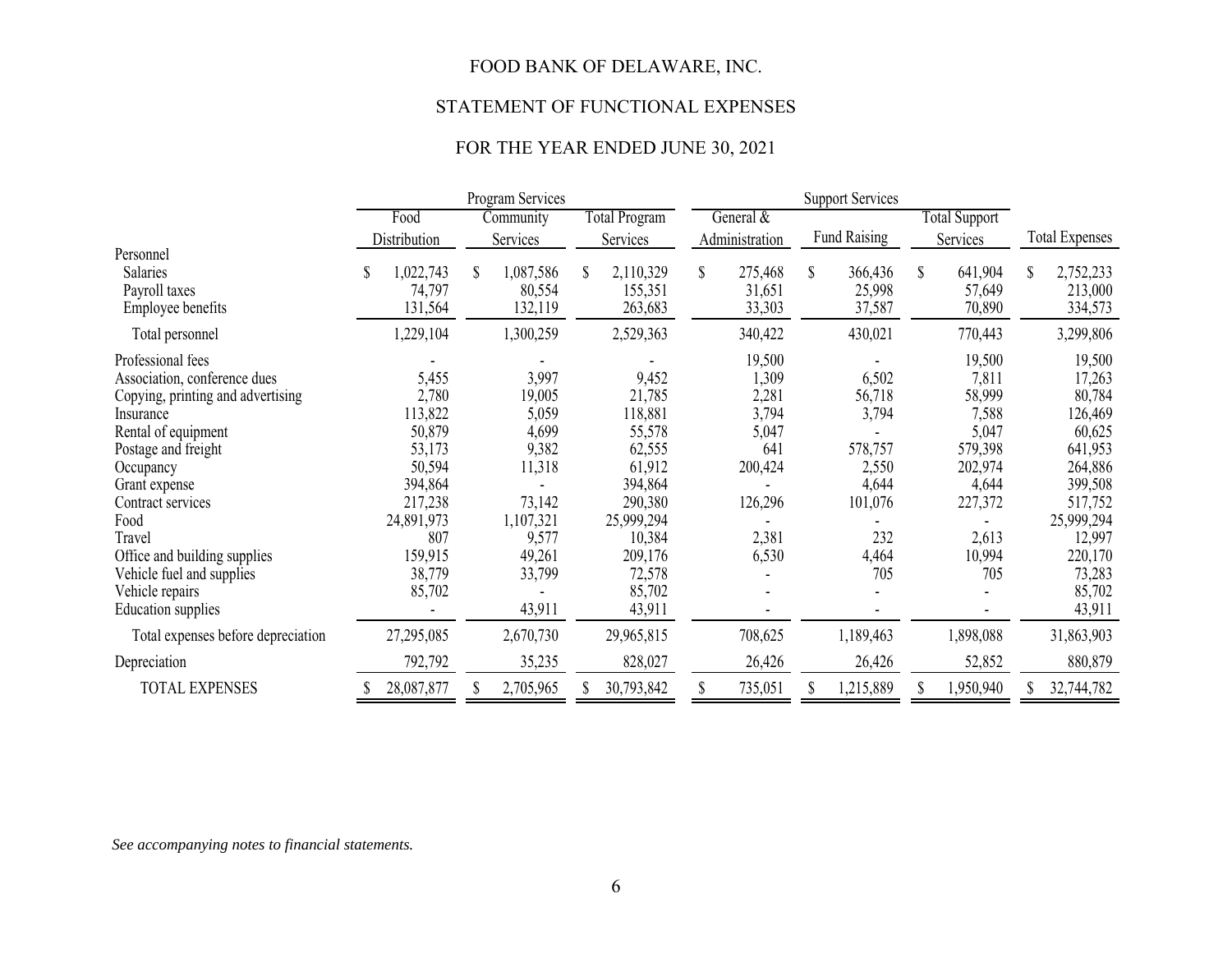#### STATEMENT OF FUNCTIONAL EXPENSES

# FOR THE YEAR ENDED JUNE 30, 2020

|                                    |                 | Program Services |                      |                |                                      |               |                                        |
|------------------------------------|-----------------|------------------|----------------------|----------------|--------------------------------------|---------------|----------------------------------------|
|                                    | Food            | Community        | <b>Total Program</b> | General &      |                                      | Total Support |                                        |
|                                    | Distribution    | Services         | Services             | Administration | <b>Fund Raising</b>                  | Services      | <b>Total Expenses</b>                  |
| Personnel                          |                 |                  |                      |                |                                      |               |                                        |
| <b>Salaries</b>                    | \$<br>1,037,590 | 1,082,115<br>\$  | 2,119,705<br>\$      | \$<br>446,381  | $\boldsymbol{\mathsf{S}}$<br>361,448 | \$<br>807,829 | $\boldsymbol{\mathsf{S}}$<br>2,927,534 |
| Payroll taxes                      | 76,704          | 80,156           | 156,860              | 40,406         | 24,976                               | 65,382        | 222,242                                |
| <b>Employee benefits</b>           | 127,258         | 129,586          | 256,844              | 27,212         | 38,369                               | 65,581        | 322,425                                |
| Total personnel                    | 1,241,552       | 1,291,857        | 2,533,409            | 513,999        | 424,793                              | 938,792       | 3,472,201                              |
| Professional fees                  |                 | 170              | 170                  | 15,684         |                                      | 15,684        | 15,854                                 |
| Association, conference dues       | 7,419           | 2,497            | 9,916                | 1,718          | 3,850                                | 5,568         | 15,484                                 |
| Copying, printing and advertising  | 976             | 25,020           | 25,996               | 2,565          | 82,627                               | 85,192        | 111,188                                |
| Insurance                          | 120,588         | 5,359            | 125,947              | 4,020          | 4,020                                | 8,040         | 133,987                                |
| Rental of equipment                | 47,723          | 4,338            | 52,061               | 4,940          |                                      | 4,940         | 57,001                                 |
| Postage and freight                | 23,290          | 5,590            | 28,880               | 1,032          | 482,542                              | 483,574       | 512,454                                |
| Occupancy                          | 43,643          | 13,691           | 57,334               | 139,204        | 2,100                                | 141,304       | 198,638                                |
| Grant expense                      | 237,642         |                  | 237,642              |                | 2,961                                | 2,961         | 240,603                                |
| Contract services                  | 178,478         | 97,257           | 275,735              | 83,980         | 74,074                               | 158,054       | 433,789                                |
| Food                               | 22,445,582      | 627,607          | 23,073,189           |                |                                      |               | 23,073,189                             |
| Travel                             | 7,421           | 13,816           | 21,237               | 3,307          | 3,095                                | 6,402         | 27,639                                 |
| Office and building supplies       | 131,907         | 57,672           | 189,579              | 8,110          | 9,878                                | 17,988        | 207,567                                |
| Vehicle fuel and supplies          | 45,152          | 48,406           | 93,558               |                | 1,380                                | 1,380         | 94,938                                 |
| Vehicle repairs                    | 81,868          |                  | 81,868               |                |                                      |               | 81,868                                 |
| <b>Education</b> supplies          |                 | 33,649           | 33,649               |                |                                      |               | 33,649                                 |
| Total expenses before depreciation | 24,613,241      | 2,226,929        | 26,840,170           | 778,559        | 1,091,320                            | 1,869,879     | 28,710,049                             |
| Depreciation                       | 759,617         | 33,761           | 793,378              | 25,321         | 25,321                               | 50,642        | 844,020                                |
| <b>TOTAL EXPENSES</b>              | 25,372,858      | 2,260,690        | 27,633,548           | 803,880        | 1,116,641                            | 1,920,521     | 29,554,069                             |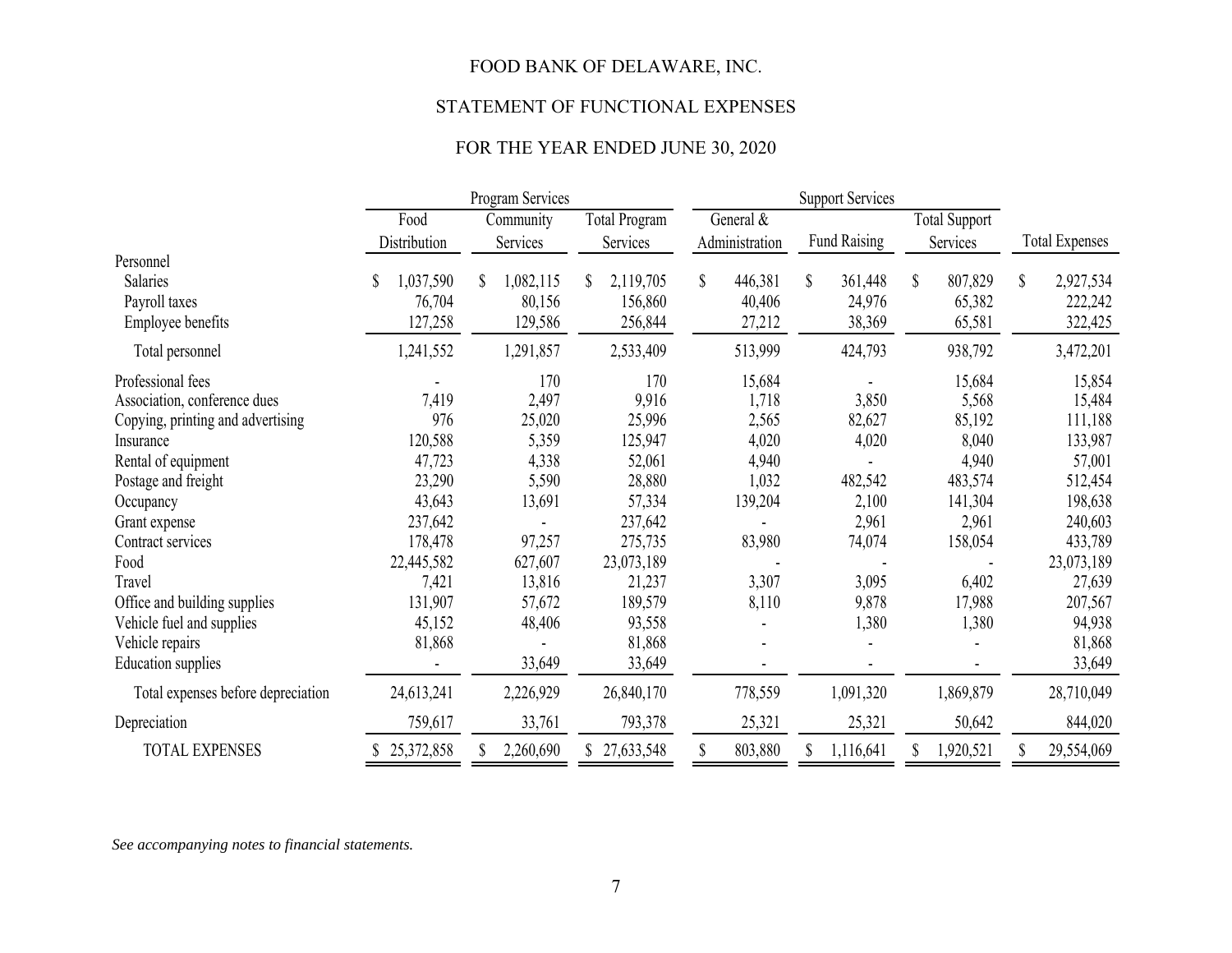# STATEMENTS OF CASH FLOWS

# FOR THE YEARS ENDED JUNE 30, 2021 AND 2020

|                                                                                                                                                                                                                               | 2021                                                |    | 2020                                           |
|-------------------------------------------------------------------------------------------------------------------------------------------------------------------------------------------------------------------------------|-----------------------------------------------------|----|------------------------------------------------|
| CASH FLOWS FROM OPERATING ACTIVITIES<br>Cash received from public support<br>Cash received from sales and program service fees<br>Cash paid to suppliers, vendors, and employees<br>Cash received from interest and dividends | \$<br>17,484,243<br>643,418<br>(7,339,968)<br>7,922 | \$ | 11,840,506<br>872,313<br>(6,383,043)<br>13,204 |
| Net cash provided by operating activities                                                                                                                                                                                     | 10,795,615                                          |    | 6,342,980                                      |
| CASH FLOWS FROM INVESTING ACTIVITIES<br>(Purchase) of investments<br>Acquisition of property and equipment                                                                                                                    | (126, 412)<br>(1,519,319)                           |    | (1,469,664)                                    |
| Net cash (used for) investing activities                                                                                                                                                                                      | (1,645,731)                                         |    | (1,469,664)                                    |
| CASH FLOWS FROM FINANCING ACTIVITIES<br>(Forgiveness) Proceeds from debt - Paycheck Protection<br>Program<br>Net cash (used for) provided by financing activities                                                             | (565,312)<br>(565,312)                              |    | 565,312<br>565,312                             |
| INCREASE IN CASH AND CASH EQUIVALENTS                                                                                                                                                                                         | 8,584,572                                           |    | 5,438,628                                      |
| CASH AND CASH EQUIVALENTS - BEGINNING                                                                                                                                                                                         | 9,030,182                                           |    | 3,591,554                                      |
| CASH AND CASH EQUIVALENTS - ENDING                                                                                                                                                                                            | 17,614,754                                          | S  | 9,030,182                                      |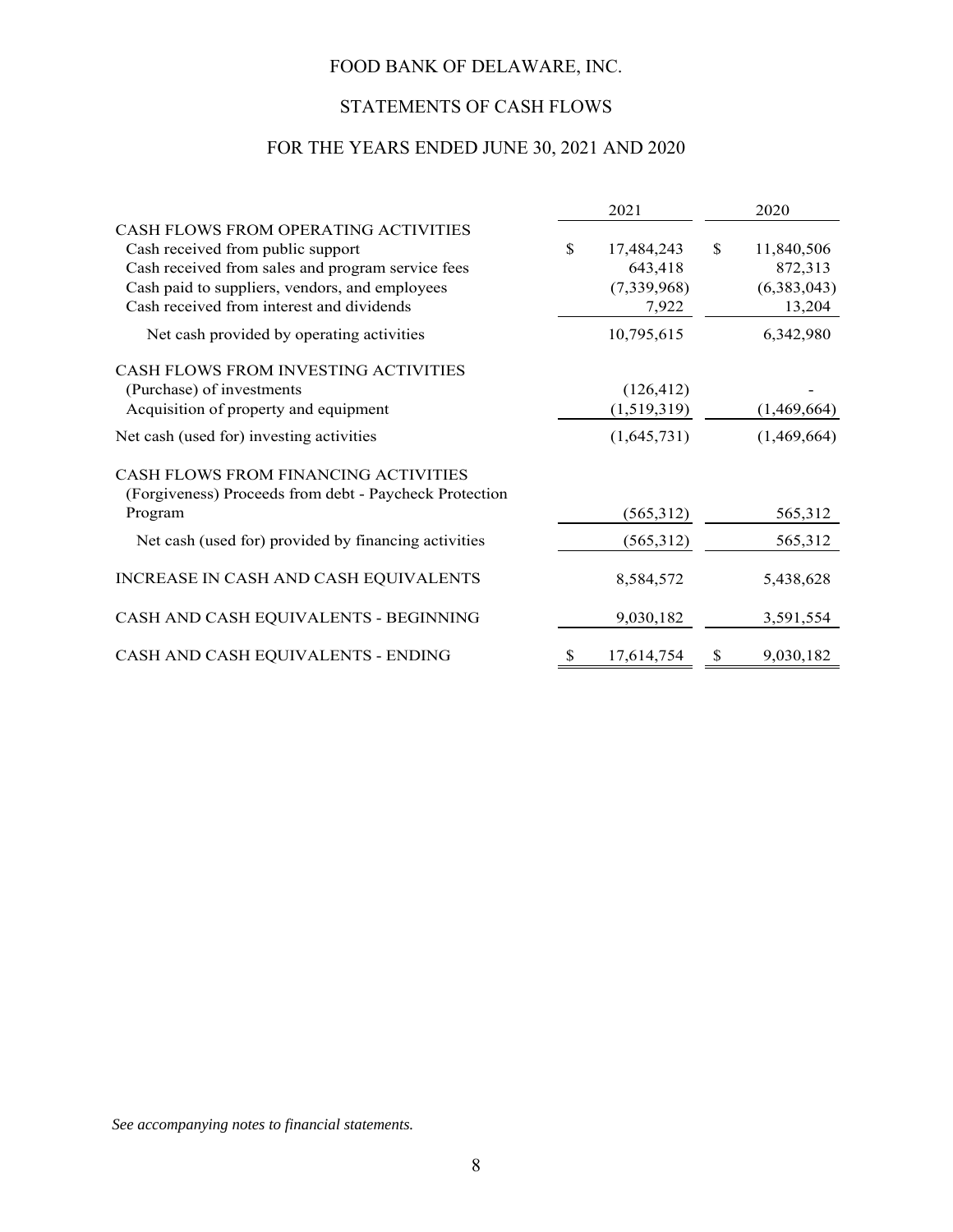#### NOTES TO FINANCIAL STATEMENTS

#### NOTE A – NATURE OF ACTIVITIES

The Food Bank of Delaware, Inc. (the Entity) is a nonprofit organization, whose mission is a community free from hunger. The Entity strives to minimize hunger, primarily in Delaware, by: providing low-cost and no-cost food and other products to qualified organizations, informing the community about hunger issues, and mobilizing support for anti-hunger efforts. It is governed by an uncompensated volunteer board which oversees the activities of the Entity.

The programs currently operated by the Food Bank of Delaware, Inc. are as follows:

- The Food Distribution Program maintains food and related products obtained through donations, which are then made available to qualified member agencies for a shared maintenance fee.
- The Community Development Program assists new and current member agencies in maximizing the benefits the Food Bank offers in low-cost and no-cost food and in developing and operating hunger prevention programs, as well as collecting information on hunger and anti-hunger programs, partnering with community organizations, legislators, and citizens interested in hunger prevention efforts.

#### NOTE B – SUMMARY OF SIGNIFICANT ACCOUNTING POLICIES

#### *Financial Reporting Framework*

The financial position and results of activities of Food Bank of Delaware, Inc. have been reported on an acceptable financial reporting framework. The financial reporting framework used by Food Bank of Delaware, Inc. is U.S. generally accepted accounting principles (GAAP). Under this financial reporting framework, revenues are recognized in the period when earned and expenses are recorded when a liability is incurred.

#### *Basis of Financial Statement Presentation*

The financial statement presentation follows the recommendation of the Financial Accounting Standards Board (FASB). FASB codification pertaining to *Not-for-Profit Entities,* ASU No. 2016-14, *(Topic 958): Presentation of Financial Statements of Notfor-Profit Entities* requires the Entity to report information regarding its financial position and activities according to two classes of net assets: with donor restrictions and without donor restrictions. The net assets and revenues, expenses, gains and losses are classified based on the existence of, or absence of, donor-imposed restrictions. Accordingly, net assets and changes therein are classified as described below.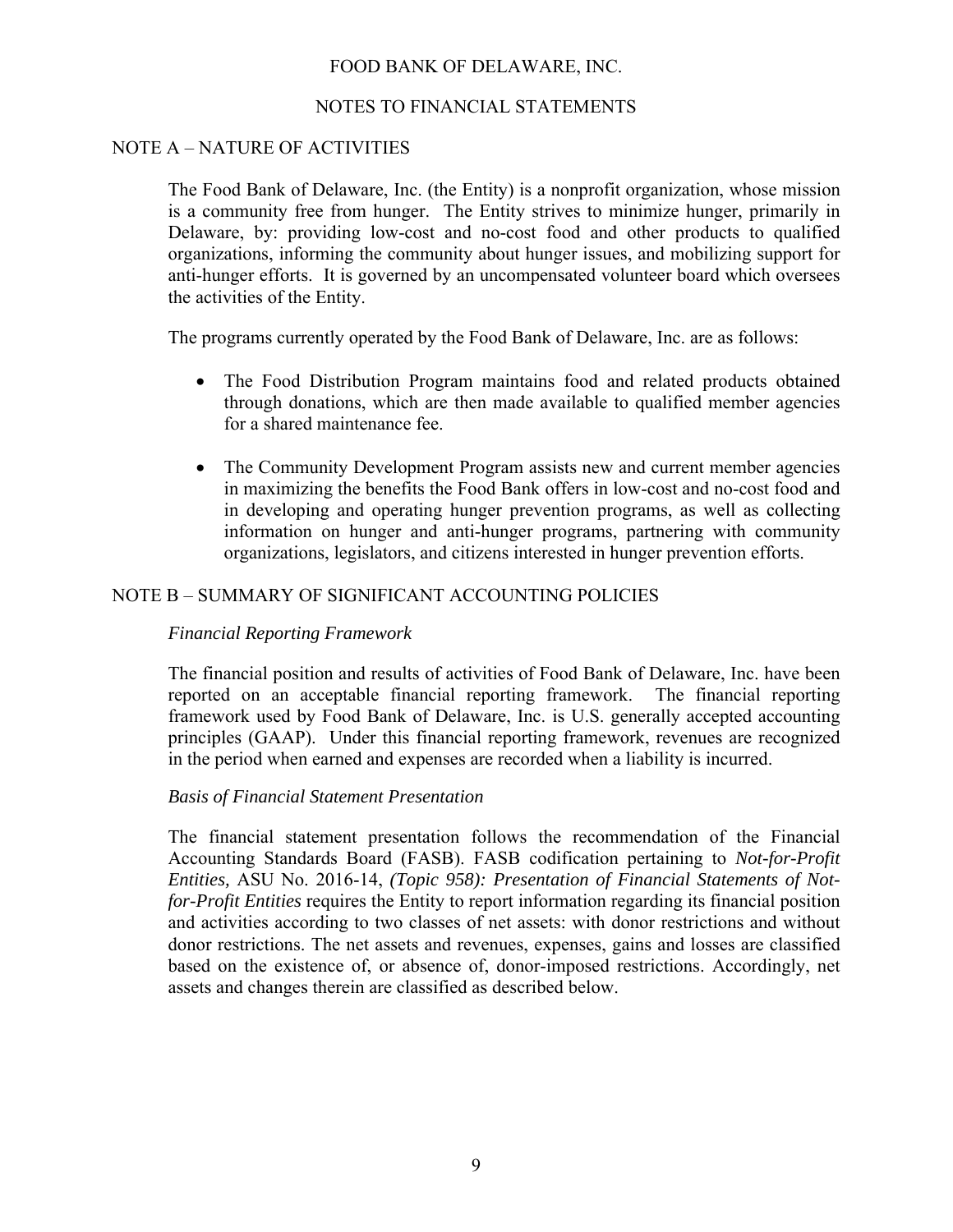### NOTES TO FINANCIAL STATEMENTS

#### NOTE B – SUMMARY OF SIGNIFICANT ACCOUNTING POLICIES (CONTINUED)

*Basis of Financial Statement Presentation (Continued)* 

*Classification of Net Assets -* Separate line items may be reported within net assets with donor restrictions or in notes to financial statements to distinguish between various types of donor-imposed restrictions, including the following:

- a) Support of particular operating activities,
- b) Use in a specified future period, and
- c) Acquisition of long-lived assets.

*Allocation of Expenses by Nature and Function -* The cost of providing various program and supporting activities have been summarized on a functional basis in the statements of activities and the statements of functional expenses. Activities that represent direct conduct or direct supervision of program or other supporting activities are allocated to such programs and generally from management and general expense. Additionally, certain costs benefit more than one function, and, therefore allocated accordingly. The allocation of overhead items such as information technology, occupancy cost, transportation and depreciation are allocated based on payroll costs, square footage or programming based.

#### *Pervasiveness of Estimates*

The preparation of financial statements in conformity with accounting principles generally accepted in the United States of America requires management to make estimates and assumptions that affect the amounts reported in the financial statements and accompanying notes. Although these estimates are based on management's knowledge of current events and actions it may undertake in the future, they may ultimately differ from actual results. Changes in estimates are recorded in the period identified. Accounting measurements that are most affected by management's estimates of future events include the realization of accounts receivable, the fair value of inventory, the useful lives selected for depreciating property and equipment, and the timing of the recognition of certain revenue.

Management does not believe that any of its estimates involve assumptions that are highly uncertain or that different, reasonable estimates, or changes in accounting estimates that are reasonably likely to occur, would have a material impact on the financial statements. To the extent there are material differences between management's estimates and actual results, future results of operations will be affected.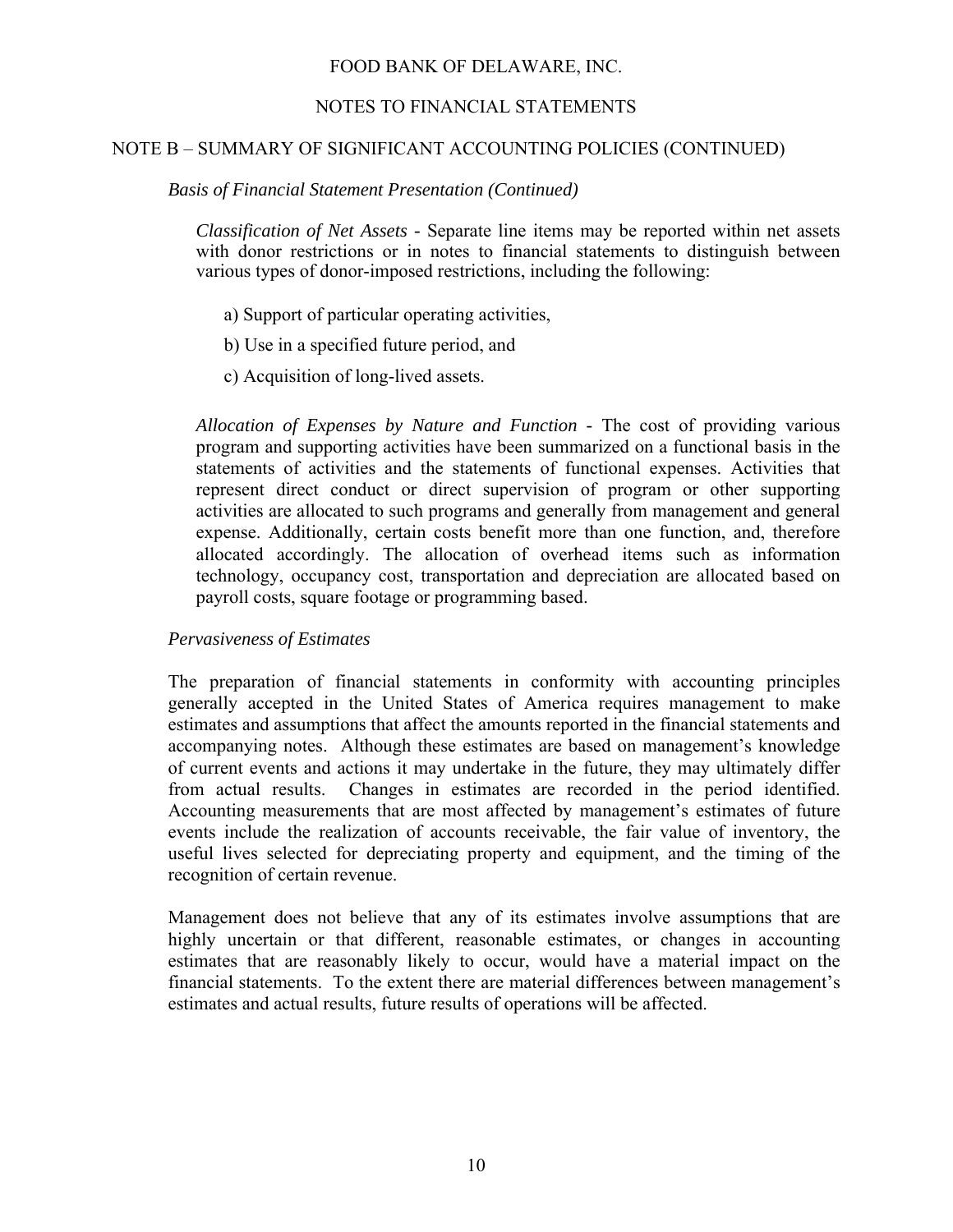### NOTES TO FINANCIAL STATEMENTS

#### NOTE B – SUMMARY OF SIGNIFICANT ACCOUNTING POLICIES (CONTINUED)

#### *Cash and Cash Equivalents*

The Entity considers all highly liquid investments, which are to be used for current operations and which have an original maturity of three months or less, to be cash and cash equivalents. All other highly liquid instruments which are to be used for the longterm purposes are classified as investments.

#### *Risks and Uncertainties*

The Entity, from time to time, invests in various securities. Investment securities are exposed to various risks such as interest rate, market, and credit risks. Due to the level of risk associated with certain investment securities, it is at least reasonably possible that changes in the value of investment securities will occur in the near term and that such changes could materially affect the amounts reported in the statement of activities.

#### *Inventory*

Purchased inventory is recorded at cost. Donated inventory is recorded at the estimated wholesale value determined by Feeding America.

Inventory consists of the following:

|                                               | 2021                 | 2020                 |
|-----------------------------------------------|----------------------|----------------------|
| Donated Products<br><b>Purchased Products</b> | 3,579,365<br>625,028 | 3,643,176<br>688,496 |
| <b>Total Inventory</b>                        | 4,204,393            | 4,331,672            |

#### *Promises to Give*

Unconditional promises to give, are recognized as revenue when the donor's commitment has been received. Unconditional promises to give are recognized at the present value of future cash flows, net of allowances for uncollectible pledges. Contributions, which are received subject to restrictions imposed by donors, or the passage of time, are reported as net assets with donor restriction in the accompanying consolidated financial statements. When the restriction expires, net assets with donor restriction are reclassified to net assets without donor restriction and reported as net assets released from restrictions. Net assets with donor restrictions funds expended in the fiscal year in which received are recorded as net assets without donor restriction.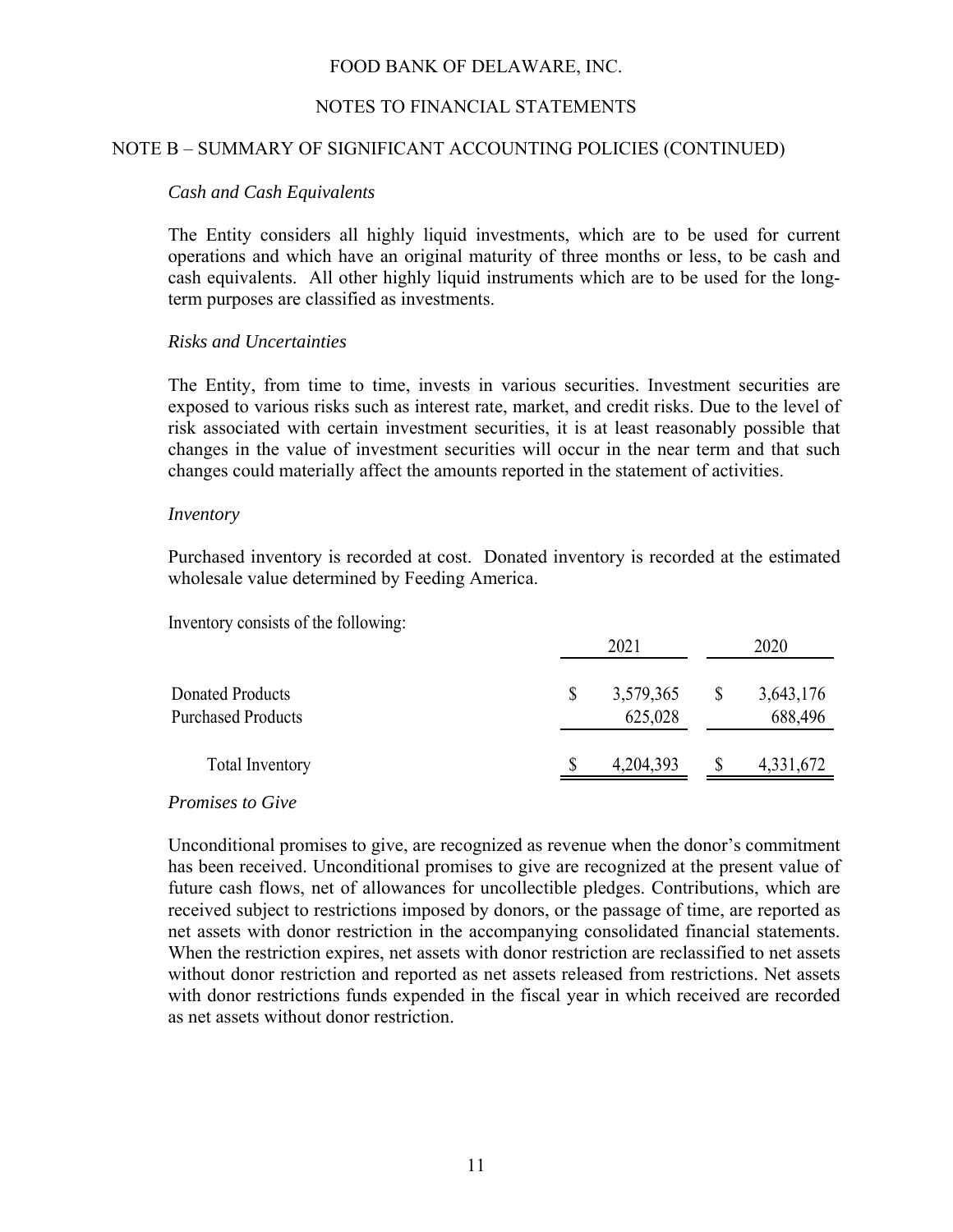### NOTES TO FINANCIAL STATEMENTS

#### NOTE B – SUMMARY OF SIGNIFICANT ACCOUNTING POLICIES (CONTINUED)

#### *Promises to Give (Continued)*

The Entity adheres to ASU 2018-08 *– Not-For-Profit Entities (Topic 958): Clarifying the Scope and Accounting Guidance for Contributions Received and Contributions Made*. Key provisions in this guidance include clarification of accounting for grants and contracts as exchange transactions or contributions and improve guidance to distinguish between conditional and unconditional contributions.

#### *Property and Equipment*

Property and equipment are stated at cost. Expenditures for maintenance and repairs are charged to expense as incurred; costs of renewals and betterments are capitalized. When assets are sold or otherwise disposed of, the cost and related accumulated depreciation are removed from the accounts, and any gain or loss is included in the statement of activities.

Depreciation is computed using the straight-line method based upon the estimated useful life of the related assets. The useful lives for purposes of computing depreciation on property and equipment ranges from three to ten years.

#### *Revenue Recognition*

The Entity adopted ASU 2014-09 – *Revenue from Contracts with Customers (Topic 606)*. ASU 2014-09 applies to substantially all entities including non-profit entities. The fundamental principle of this new accounting guidance is that non-profit entities should recognize revenue in a manner that reflects the timing of the transfer of goods and services to customers in an amount that reflects the consideration that the Entity expects to receive from such transfers.

ASU 2014-09 establishes a five-step approach for the recognition of revenue. The Entity adopted this guidance using the modified retrospective approach which applies to any Entity that had remaining obligations as of July 1, 2019 and any new contracts entered into subsequent thereto. Under the modified approach, non-profit entities are not required to restate comparative periods in the financial statements.

As a result of this change in accounting guidance, the Entity updated its revenue recognition policies and procedures. The implementation of ASU 2014-09 did not impact the amount of revenue recognized in previous years nor did it impact the revenue recognized during 2020.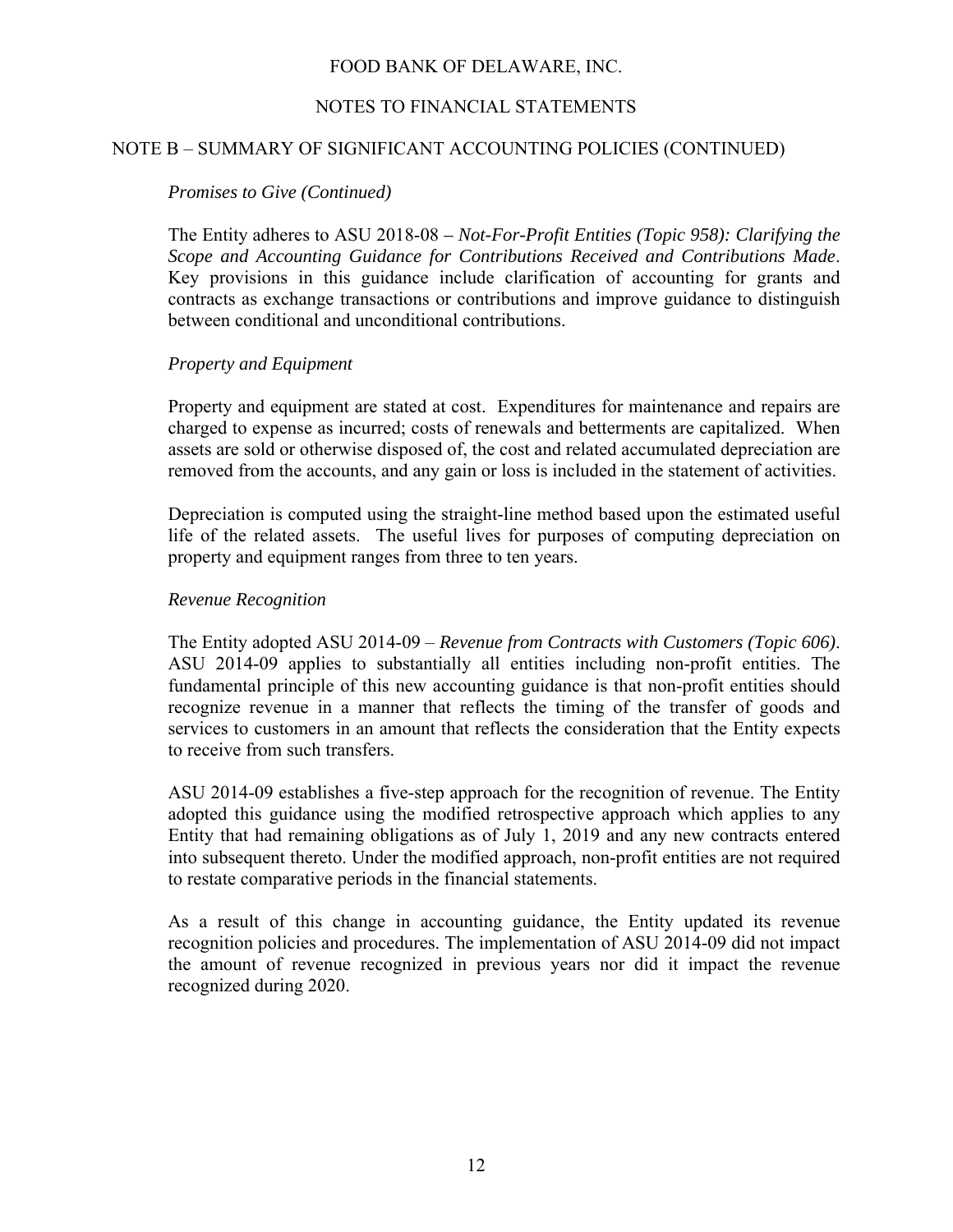### NOTES TO FINANCIAL STATEMENTS

#### NOTE B – SUMMARY OF SIGNIFICANT ACCOUNTING POLICIES (CONTINUED)

#### *Revenue Recognition (Continued)*

The Entity adheres to ASC 958-605 - *Not for Profit Entities Revenue Recognition,* in recording contributions received. Contributions received are recorded as with or without donor restricted support, depending on the existence and, if applicable, the nature of donor restrictions.

Support that is restricted by the donor is reported as an increase in net assets without donor restriction if the restriction expires in the reporting period in which the support is recognized. All other donor-restricted support is reported as an increase in net assets with donor restriction, depending on the nature of the restriction. When a restriction expires, net assets with donor restriction are reclassified to net assets without donor restriction and reported in the Statement of Activities as net assets released from restrictions.

#### *Compensated Absences*

The Entity recorded a vacation accrual for the years ended June 30, 2021 and 2020 of \$90,662 and \$86,904, respectively.

#### *Advertising*

The Entity expenses the costs of advertising when incurred.

#### *Income Taxes*

Food Bank of Delaware, Inc. is exempt from federal and state income taxes under the provisions of Section 501(c)(3) of the Internal Revenue Code; therefore no provision for income taxes has been made in the financial statements. In addition, the Entity has been classified as one that is not a private foundation within the meaning of Section 509 (a) of the Internal Revenue Code and qualifies for deductible contributions as provided in Section  $170(b)(1)(A)(vi)$ .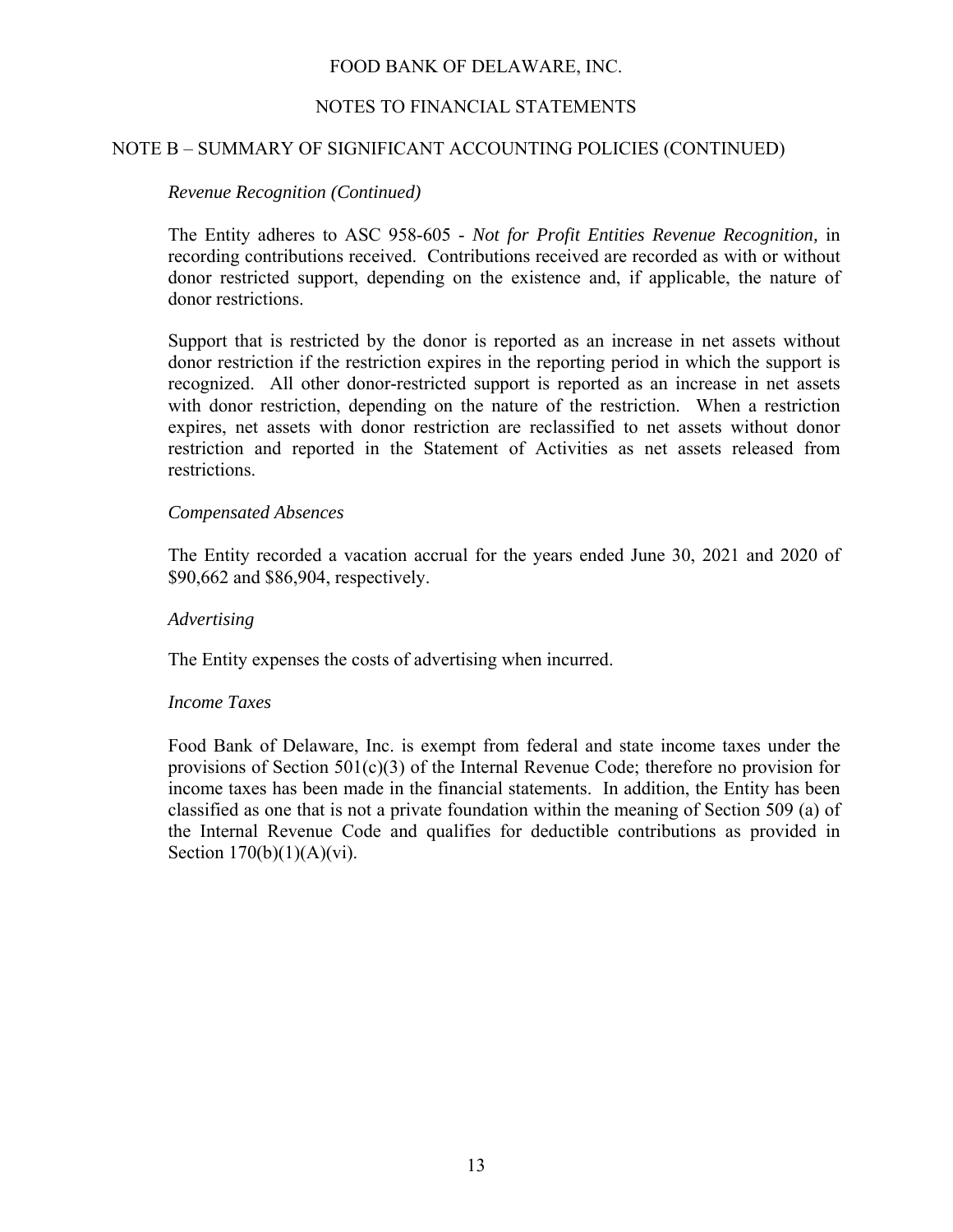### NOTES TO FINANCIAL STATEMENTS

#### NOTE B – SUMMARY OF SIGNIFICANT ACCOUNTING POLICIES (CONTINUED)

#### *Income Taxes (Continued)*

Although the Entity is not subject to federal and state income taxes, the Entity is required to adhere to Accounting Standards Codification (ASC) 740, "*Accounting for Income Taxes*", which applies to all entities including those that are tax exempt under 501(c)(3). ASC 740 clarifies the accounting and reporting for income taxes where interpretation of the tax law may be uncertain. ASC 740 prescribes a comprehensive model for the financial statements recognition, measurement, presentation and disclosure of income tax uncertainties with respect to positions taken or expected to be taken in income tax returns.

Management has reviewed its current and past federal income tax positions and has determined, based on clear and unambiguous tax law and regulations, that the tax positions taken are certain and that there is no likelihood that a material tax assessment would be made if the respective government agency examined tax returns subject to audit. Accordingly, no provision for the effects of uncertain tax positions has been recorded.

Currently, the June 30, 2018, 2019, and 2020 tax years are open and subject to examination by the Internal Revenue Service. However, the Entity is not currently under audit nor has the Entity been contacted by this jurisdiction. Any interest and penalties related to income taxes would be recorded as income tax expense. There are no interest and penalties as of June 30, 2021 and 2020.

#### NOTE C – CONCENTRATION OF CREDIT RISK ARISING FROM CASH DEPOSITS

Financial instruments which potentially subject the Entity to significant concentrations of credit risk are principally cash deposits. Cash deposits are maintained in highly rated financial institutions. Generally, accounts at such institutions are insured by the Federal Deposit Insurance Corporation up to \$250,000. Cash balances may exceed the federally insured limit at various times during the year. Management continually monitors the financial strength of such financial institutions and the quality of its investments.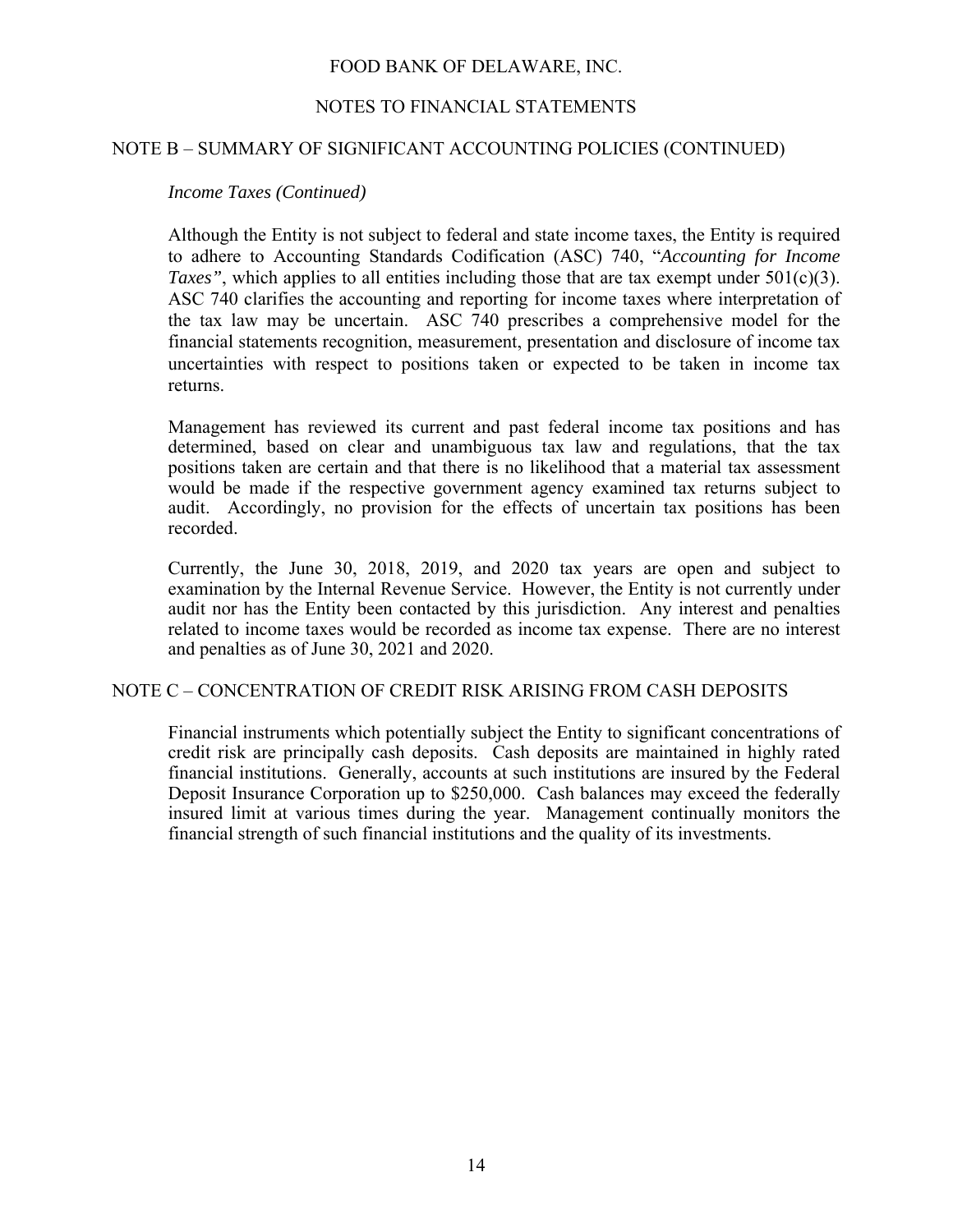### NOTES TO FINANCIAL STATEMENTS

### NOTE D – PROMISES TO GIVE

Promises to give as of June 30, 2021, consisted of the following:

| Promises to give - current portion<br>Promises to give - restricted to future periods | \$ | 64,805<br>25,000 |
|---------------------------------------------------------------------------------------|----|------------------|
| Unconditional promise to give before amortized discount                               |    | 89,805           |
| Unamortized discount                                                                  |    | (787)            |
| Allowance for uncollectible promises                                                  |    | (5,000)          |
| Net unconditional promises to give                                                    |    | 84,018           |
| Amounts due by:                                                                       |    |                  |
| June 30, 2022                                                                         | \$ | 64,805           |
| June 30, 2023                                                                         |    | 25,000           |
| Unconditional promise to give before amortized discount                               | S  | 89,805           |

### NOTE E – PROPERTY AND EQUIPMENT

Property and equipment as of June 30, 2021 and 2020 is as follows:

|                                | 2021             | 2020         |
|--------------------------------|------------------|--------------|
| Land and land improvements     | \$<br>66,444     | 66,444       |
| Building and improvements      | 17,732,377       | 17,714,168   |
| Farm and farm equipment        | 363,608          | 343,972      |
| Trucks and trailers            | 2,156,343        | 1,576,733    |
| Warehouse equipment            | 755,120          | 435,678      |
| Computers                      | 139,261          | 123,844      |
| Furniture and fixtures         | 244,119          | 243,556      |
| Construction in progress       | 362,638          |              |
|                                | 21,819,910       | 20,504,395   |
| Less: Accumulated depreciation | 4,053,325        | 3,376,250    |
|                                | \$<br>17,766,585 | 17, 128, 145 |

Depreciation expense for the years ended June 30, 2021 and 2020 amounted to \$880,879 and \$844,020, respectively.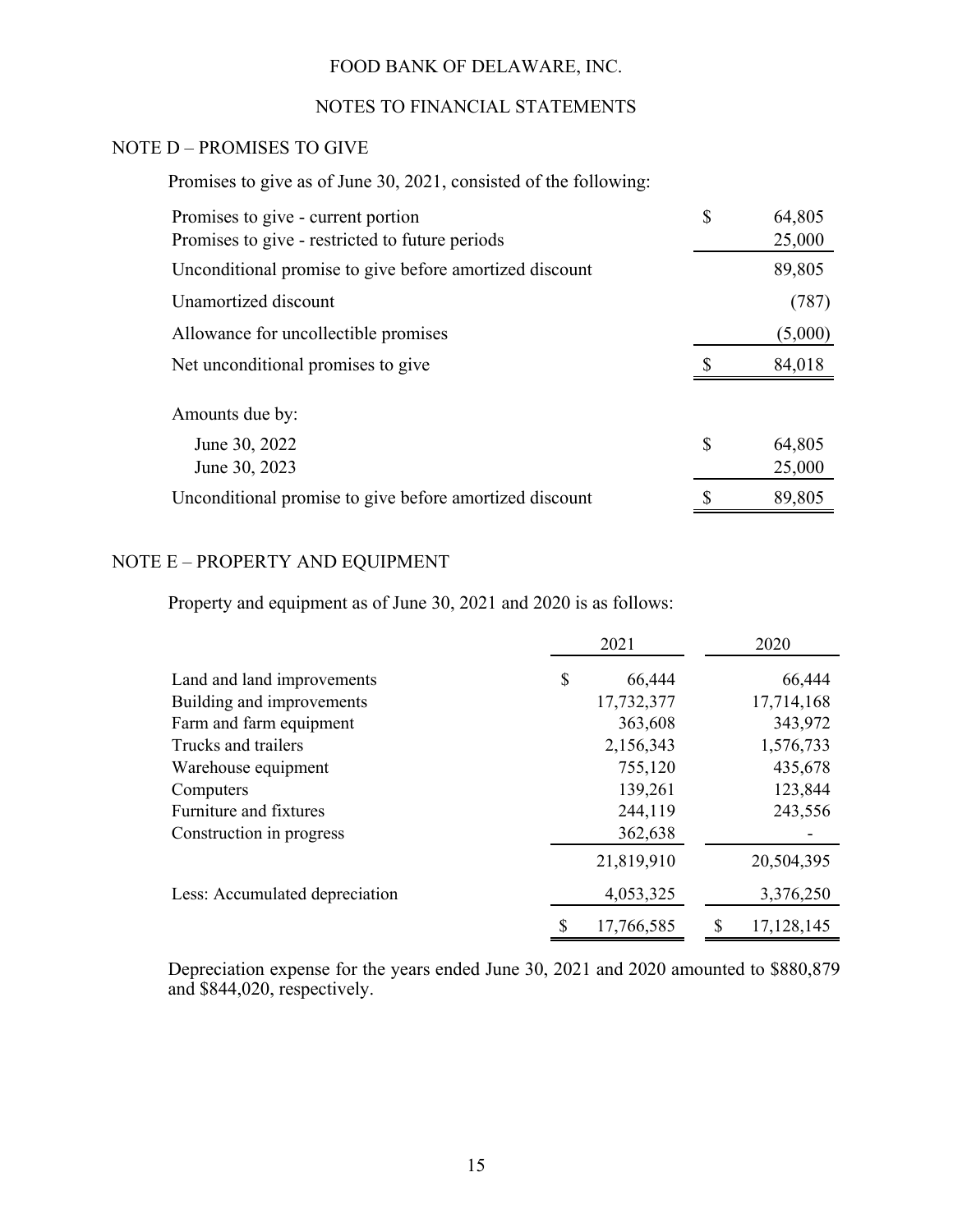#### NOTES TO FINANCIAL STATEMENTS

### NOTE F – NET ASSETS WITH DONOR RESTRICTION

As of June 30, 2021 and 2020 restricted net assets were available for the following:

|                     | 2021 |           | 2020 |         |
|---------------------|------|-----------|------|---------|
| Member Agencies     | \$   | 377,935   | S    | 211,605 |
| Capital campaign    |      | 295,533   |      |         |
| Backpack            |      | 184,839   |      | 104,084 |
| Delaware Food Works |      |           |      | 18,229  |
| Mobile Pantry       |      | 319,696   |      | 40,036  |
|                     | \$   | 1,178,003 | S    | 373,954 |

#### NOTE G – NATIONAL AFFILIATION

The Entity is an affiliate of and accredited by Feeding America, the National Food Bank Network. Membership dues paid to Feeding America are based on pounds of Feeding America solicited product received and amounted and \$6,330 for the year ended June 30, 2020. There were no membership dues paid in the year ended June 30, 2021, as Feeding America waived these dues as COVID relief.

#### NOTE H – PENSION PLAN

The Entity has a Simple Retirement Plan for all full-time employees who have at least one year of service. The Entity contributes up to three percent of wages for participating, eligible employees. Employer contributions for the years ended June 30, 2021 and 2020 amounted to \$55,475 and \$53,265, respectively.

#### NOTE I – LEASES

The Entity leases certain equipment under various operating arrangements. Total rent expense related to long-term leases for the years ended 2021 and 2020 amounted to \$55,578 and \$51,761, respectively.

Future minimum lease payments are as follows:

| June 30    | Amount |       |
|------------|--------|-------|
| 2022       |        | 1,764 |
| 2023       |        | 1,764 |
| 2024       |        | 1,764 |
| Thereafter |        | 147   |
|            | \$     | 5,439 |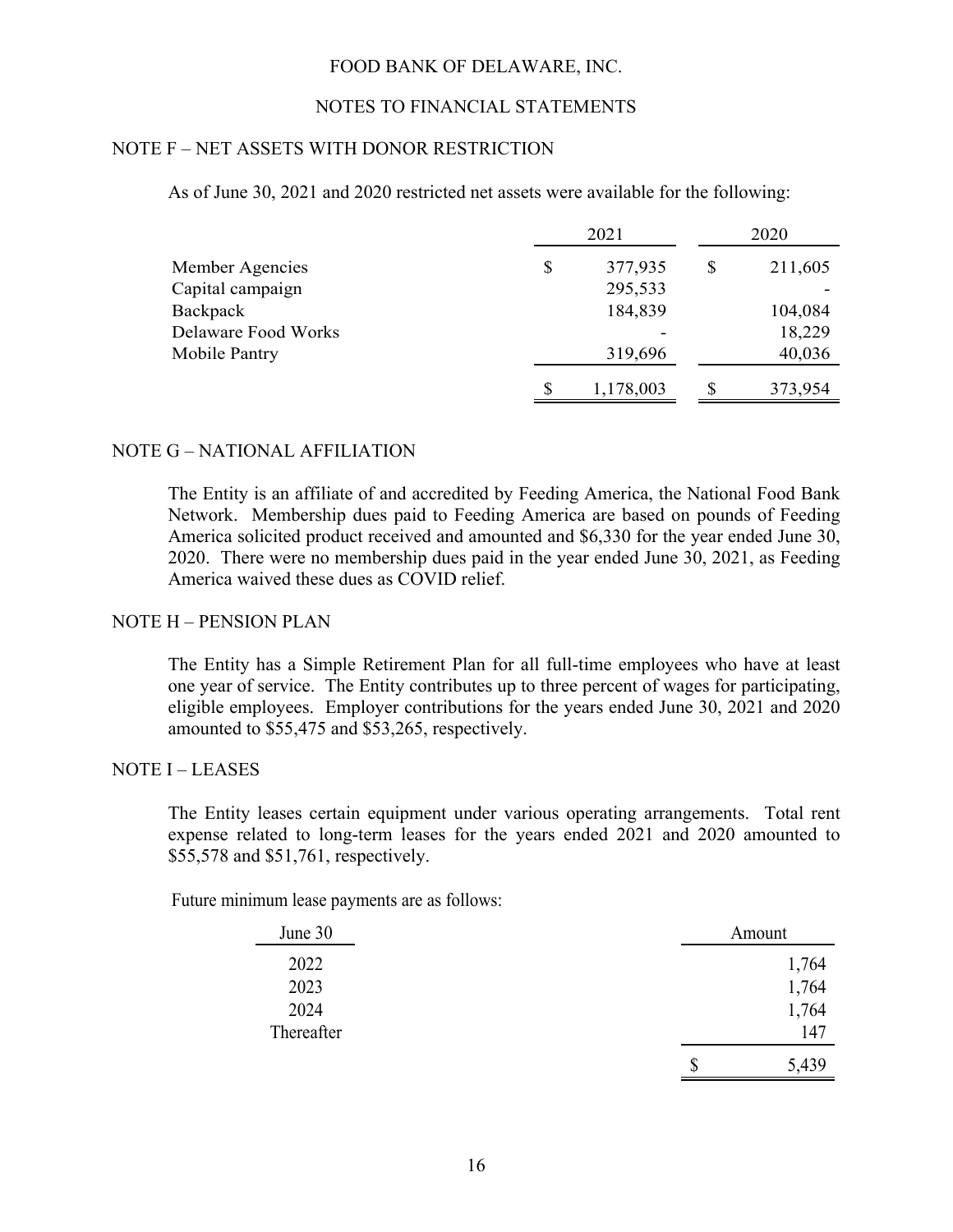#### NOTES TO FINANCIAL STATEMENTS

#### NOTE J – LIQUIDITY

As part of liquidity management, a policy has been established to structure financial assets to be available for its general expenditures, liabilities, and other obligations as they come due. Food Bank of Delaware, Inc.'s financial assets available within one year of the statement of financial position date (June 30, 2021) for general expenditures as follows:

| Description                                                                                | Amount     |
|--------------------------------------------------------------------------------------------|------------|
| Cash and equivalents                                                                       | 17,614,754 |
| Investments                                                                                | 126,412    |
| Accounts and grants receivable                                                             | 422,847    |
| Unconditional promises to give available next year                                         | 59,805     |
| Total liquid assests available                                                             | 18,223,818 |
| Less: Donor restricted assets                                                              | 1,178,003  |
| Total financial assets available to management<br>for general expenditures within one year | 17,045,815 |

#### NOTE K – IMPACT OF RECENT ACCOUNTING PRONOUNCEMENTS

In February 2016, the FASB issued new guidance on Leases to increase transparency and comparability among organizations by recognizing lease assets and lease liabilities on the balance sheet and disclosing key information about leasing arrangements. The new standard establishes a right-of-use (ROU) model that requires a lessee to record a ROU asset and lease liability on the balance sheet for all leases with terms longer than 12 months. Leases will be classified as either finance or operating with classification affecting the pattern of expense recognition in the income statement. The new standard is effective for fiscal years beginning after December 15, 2021. In July 2018, the FASB issued ASU 2018-11: *Targeted Improvements*, which addresses certain transition and implementation issues regarding implementation of the new lease standards, including, among other things the comparative reports requirements on initial adoption. This pronouncement allows an entity the option of a modified retrospective or a cumulative effect transition approach.

Management is currently evaluating the impact of its adoption of the new standard, which includes compiling a list of all contracts that meet the definition of a lease under the new standard and determine the proper classification and accounting treatment to determine the ultimate impact the new standard will have on the combined financial statements.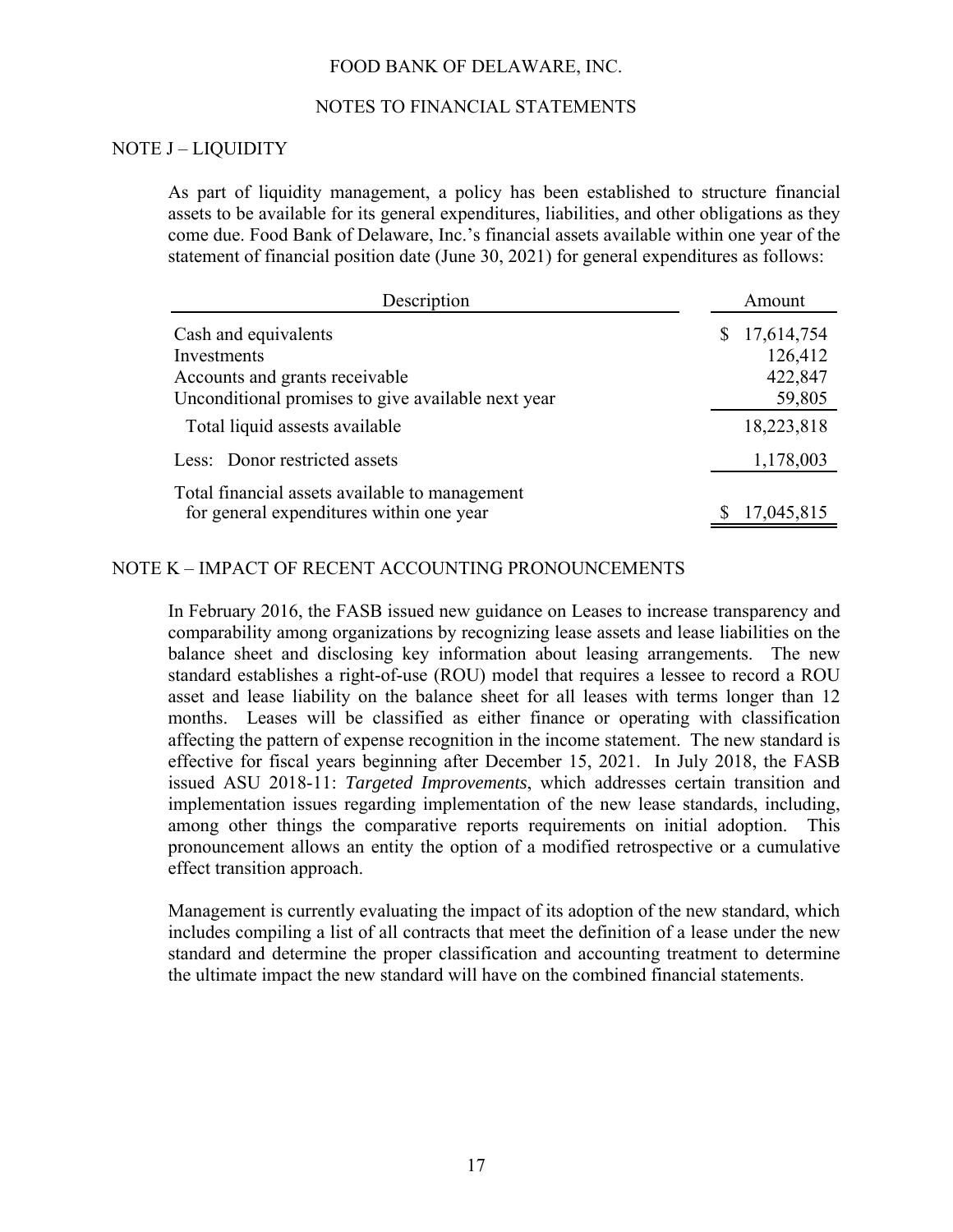#### NOTES TO FINANCIAL STATEMENTS

### NOTE L – RISK AND UNCERTAINTY

The outbreak of a novel strain of coronavirus (COVID-19) spread throughout the United States beginning in March of 2020 and continuing into 2021. In response, the Entity has been following social distancing, mask guidelines, remote work directives and other state requirements. There is no immediate impact to the Entity's operations and any potential future economic impact cannot be reasonably predicted as of January 13, 2022.

Included in the Phase III COVID-19 Relief Bill, a bill passed by Congress in response to the coronavirus pandemic, is a provision known as the *"Paycheck Protection Program*" (PPP). This program is intended to provide federal insured, potentially forgivable loans that can be used to cover short-term operating expenses during the economic crisis. On April 15, 2020, the Entity received a PPP loan of \$565,312 which was forgiven, and accordingly, was recognized fees and grants from government agencies without donor restriction as of June 30, 2021.

#### NOTE M – SUBSEQUENT EVENTS

In July 2021, the Entity purchased property in Milford, Delaware for \$460,000 as part of their expansion of programs in Sussex County. The Entity paid cash for this purchase and intends to begin a capital campaign to fund the construction phase of this project. Additionally, management will use the proceeds from the eventual sale of the current Milford property to assist with funding the construction phase.

Management has reviewed and evaluated all other subsequent events through January 13, 2022, the date the financial statements were available to be issued and has determined there were no matters that require adjustment to or disclosure in the June 30, 2021 financial statements.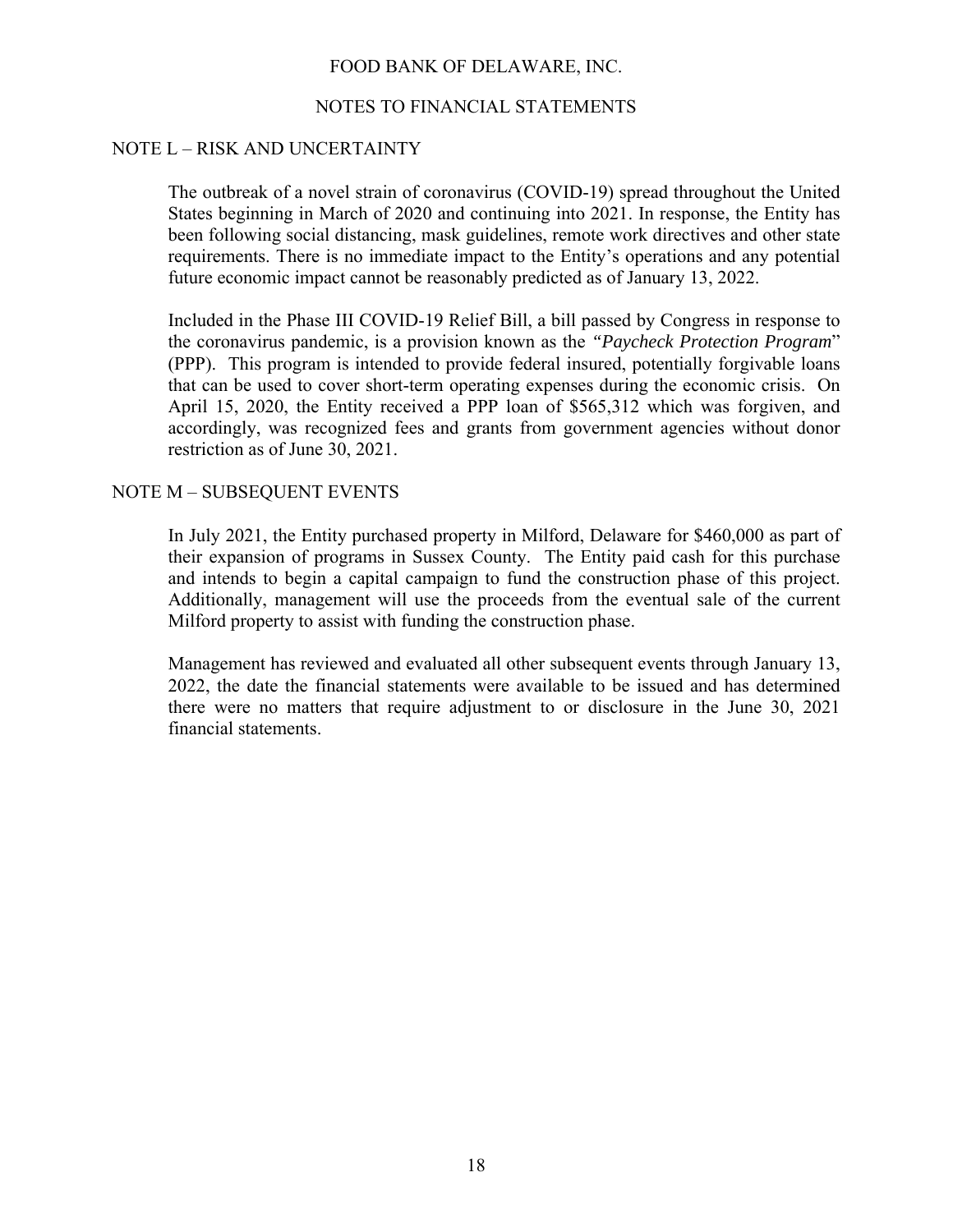.

SECTION II

 SCHEDULE OF EXPENDITURES OF FEDERAL AWARDS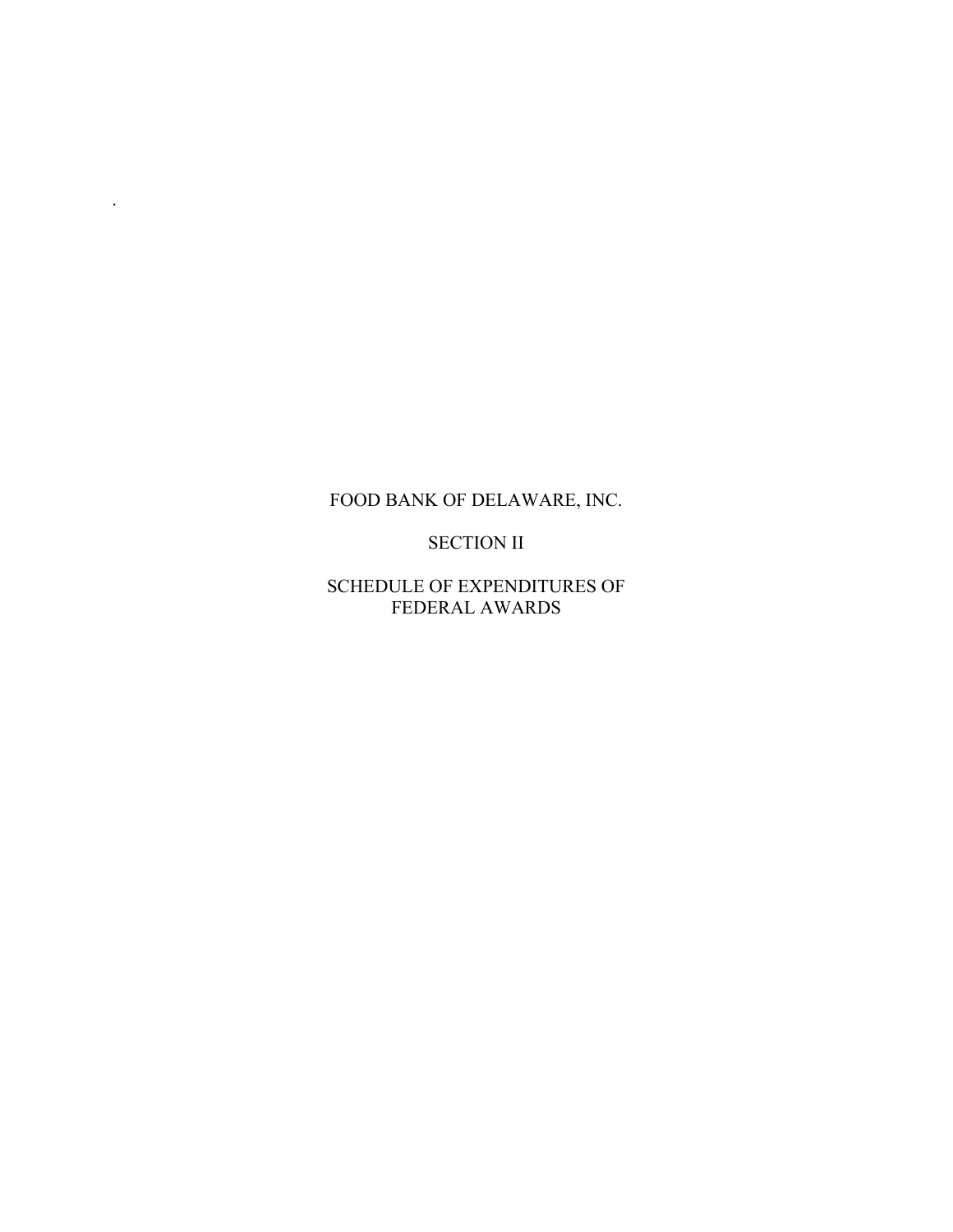

**Building Extraordinary Relationships** 

### INDEPENDENT AUDITOR'S REPORT ON SCHEDULE OF EXPENDITURES OF FEDERAL AWARDS

Food Bank of Delaware, Inc. Newark, Delaware

We have audited the financial statements of Food Bank of Delaware, Inc. as of and for the year ended June 30, 2021, and have issued our report thereon dated January 13, 2022, which contained an unmodified opinion on those financial statements. Our audit was conducted for the purpose of forming an opinion on the financial statements as a whole. The accompanying schedule of expenditures of federal awards is presented for purposes of additional analysis as required by the Uniform Guidance and is not a required part of the financial statements. Such information is the responsibility of management and was derived from and relates directly to the underlying accounting and other records used to prepare the financial statements. The information has been subjected to the auditing procedures applied in the audit of the financial statements and certain additional procedures, including comparing and reconciling such information directly to the underlying accounting and other records used to prepare the financial statements or to the financial statements themselves, and other additional procedures in accordance with auditing standards generally accepted in the United States of America. In our opinion, the schedule of expenditures of federal awards is fairly stated in all material respects in relation to the financial statements as a whole.

# *Whisman Giordano & Associates, LLC*

Newark, Delaware January 13, 2022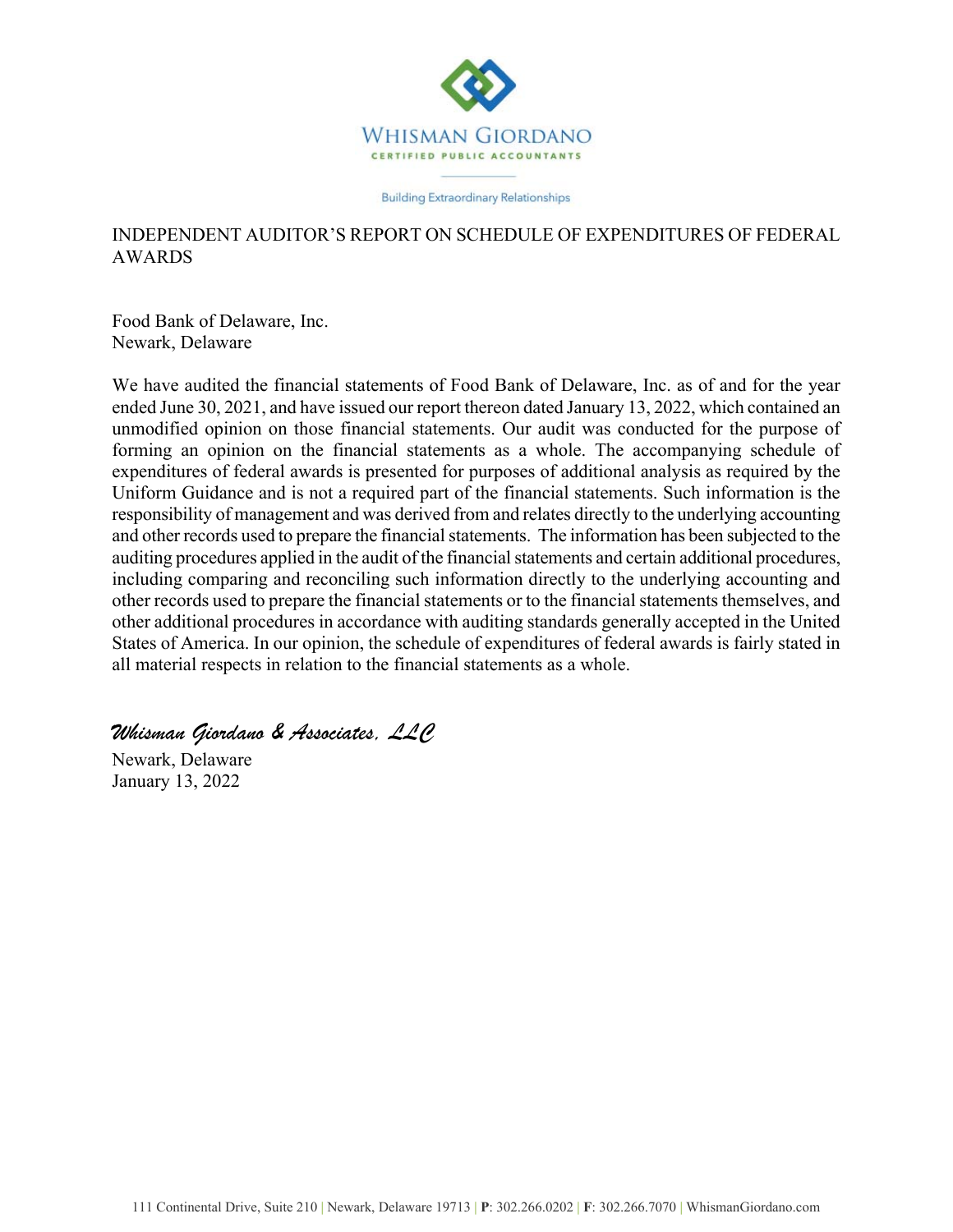### SCHEDULE OF EXPENDITURES OF FEDERAL AWARDS

# FOR THE YEAR ENDED JUNE 30, 2021

| Federal Grantor/Program Title                                                                                                                                  | Federal<br><b>CFDA</b><br>Number | Pass-Through<br>Identifying<br>Number | June 30, 2021<br>Federal<br>Expenditures | Passed<br>Through to<br>Subrecipients |
|----------------------------------------------------------------------------------------------------------------------------------------------------------------|----------------------------------|---------------------------------------|------------------------------------------|---------------------------------------|
| <b>U.S. Department of Agriculture</b>                                                                                                                          |                                  |                                       |                                          |                                       |
| Food Distribution Cluster                                                                                                                                      |                                  |                                       |                                          |                                       |
| Passed through the Delaware Department<br>of Education (DOE)                                                                                                   |                                  |                                       |                                          |                                       |
| <b>Emergency Food Assistance Program</b>                                                                                                                       | 10.569                           | N/A                                   | \$<br>545,587                            | \$                                    |
| Passed through Delaware Division of Health and<br>Social Services                                                                                              |                                  |                                       |                                          |                                       |
| Commodity Supplemental Food Program                                                                                                                            | 10.565                           | N/A                                   | 174,150                                  |                                       |
| Passed through the State of Delaware, CARES<br><b>Act Relief</b>                                                                                               |                                  |                                       |                                          |                                       |
| Emergency Food Assistance Program                                                                                                                              | 10.569                           | N/A                                   | 167,292                                  |                                       |
| <b>Emergency Food Assistance Program</b>                                                                                                                       | 10.568                           | N/A                                   | 400,938                                  |                                       |
| Subtotal                                                                                                                                                       |                                  |                                       | 1,287,967                                |                                       |
| Supplemental Nutrition Assistance Program<br>(SNAP) Cluster                                                                                                    |                                  |                                       |                                          |                                       |
| Passed through the University of Delaware<br>Food Stamp Nutrition Education Plan Program                                                                       | 10.551                           | DSS-21-038                            | 231,162                                  |                                       |
| Passed through Delaware Division of Health and<br>Social Services<br>State Administrative Matching Grants for<br>The Supplemental Nutrition Assistance Program |                                  |                                       |                                          |                                       |
| <b>Education and Training programs</b>                                                                                                                         | 10.561                           | DSS-21-060                            | 31,838                                   |                                       |
| Outreach Program                                                                                                                                               | 10.561                           | DSS-21-030                            | 99,734                                   |                                       |
| Subtotal                                                                                                                                                       |                                  |                                       | 362,734                                  |                                       |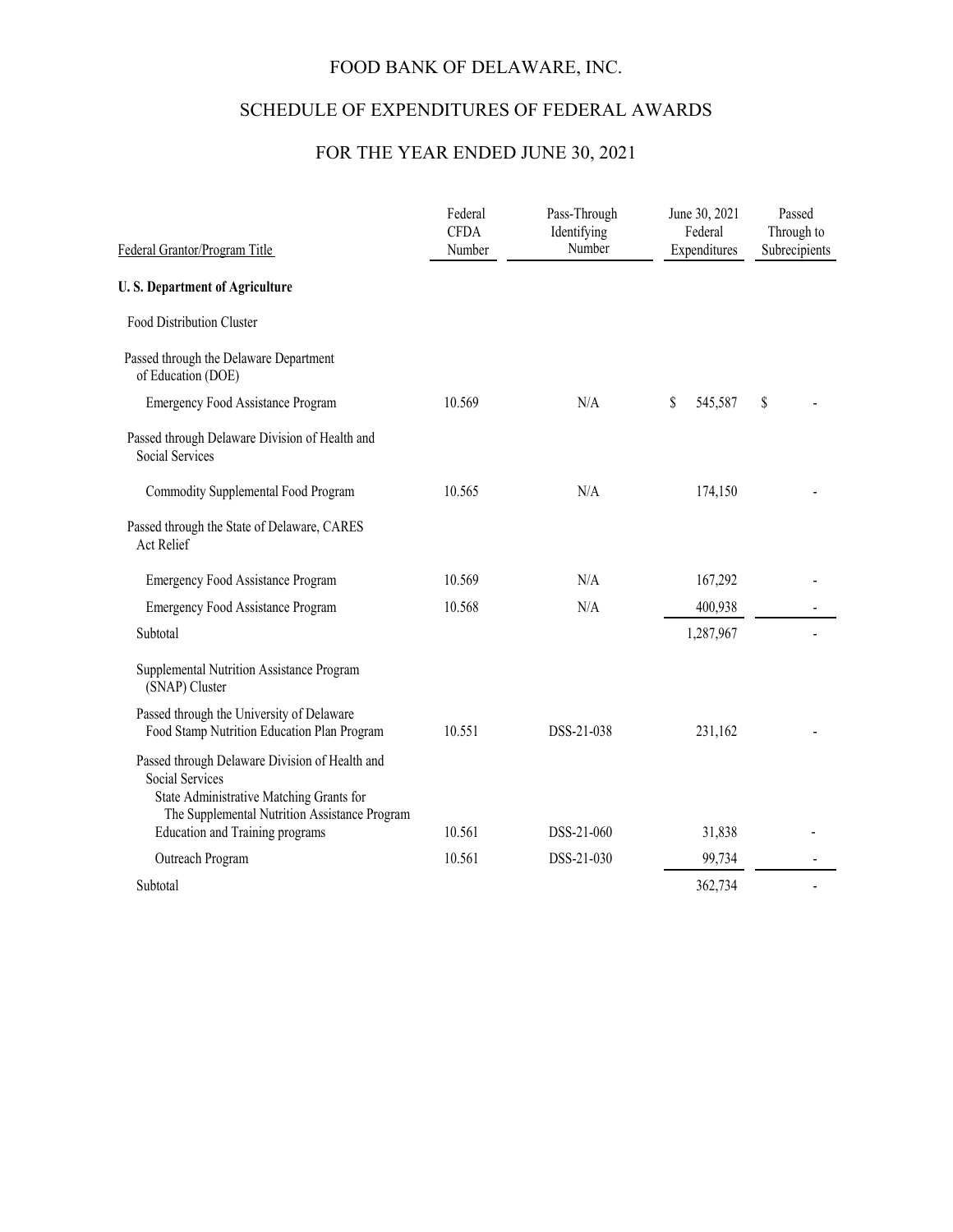### SCHEDULE OF EXPENDITURES OF FEDERAL AWARDS

# FOR THE YEAR ENDED JUNE 30, 2021

| Federal Grantor/Program Title                                                | Federal<br><b>CFDA</b><br>Number | Pass-Through<br>Identifying<br>Number | June 30, 2021<br>Federal<br>Expenditures | Passed<br>Through to<br>Subrecipients |
|------------------------------------------------------------------------------|----------------------------------|---------------------------------------|------------------------------------------|---------------------------------------|
| Passed through Delaware Division of Health and<br>Social Services            |                                  |                                       |                                          |                                       |
| Supplemental Nutrition Program for Women,<br>Infants and Children (WIC)      | 10.557                           | DPH-21-175                            | 140,318                                  |                                       |
| Passed through Delaware Department of Agriculture                            |                                  |                                       |                                          |                                       |
| Specialty Crop Block Grant                                                   | 10.170                           | N/A                                   | 11,784                                   |                                       |
| Farmers Market and Local Food Promotion Program                              | 10.175                           | N/A                                   | 123,145                                  |                                       |
| Farm to School Grant Program                                                 | 10.575                           | CN-F25-PLN-19-DE-1                    | 8,486                                    |                                       |
| Subtotal                                                                     |                                  |                                       | 283,733                                  |                                       |
| Total U.S. Department of Agriculture                                         |                                  |                                       | 1,934,434                                |                                       |
| <b>U.S. Department of Labor</b>                                              |                                  |                                       |                                          |                                       |
| Passed through Delaware Department of Labor<br><b>WIOA Youth Activities</b>  | 17.259                           | FOODBK-WYBC-21                        | 140,335                                  |                                       |
| Total U.S. Department of Labor                                               |                                  |                                       | 140,335                                  |                                       |
| <b>U.S. Department of the Treasury</b>                                       |                                  |                                       |                                          |                                       |
| Passed through Polytech School District<br>Coronavirus Relief Fund           | 21.019                           | N/A                                   | 83,320                                   |                                       |
| Passed through New Castle County<br>Coronavirus Relief Fund                  | 21.019                           | N/A                                   | 685,140                                  |                                       |
| Passed through Delaware Division of Health and<br>Social Services            |                                  |                                       |                                          |                                       |
| Coronavirus Relief Fund                                                      | 21.019                           | N/A                                   | 10,520                                   |                                       |
| Passed through State of Delaware (Governors Fund)<br>Coronavirus Relief Fund | 21.019                           | N/A                                   | 663,256                                  |                                       |
| Total U.S. Department of the Treasury                                        |                                  |                                       | 1,442,236                                |                                       |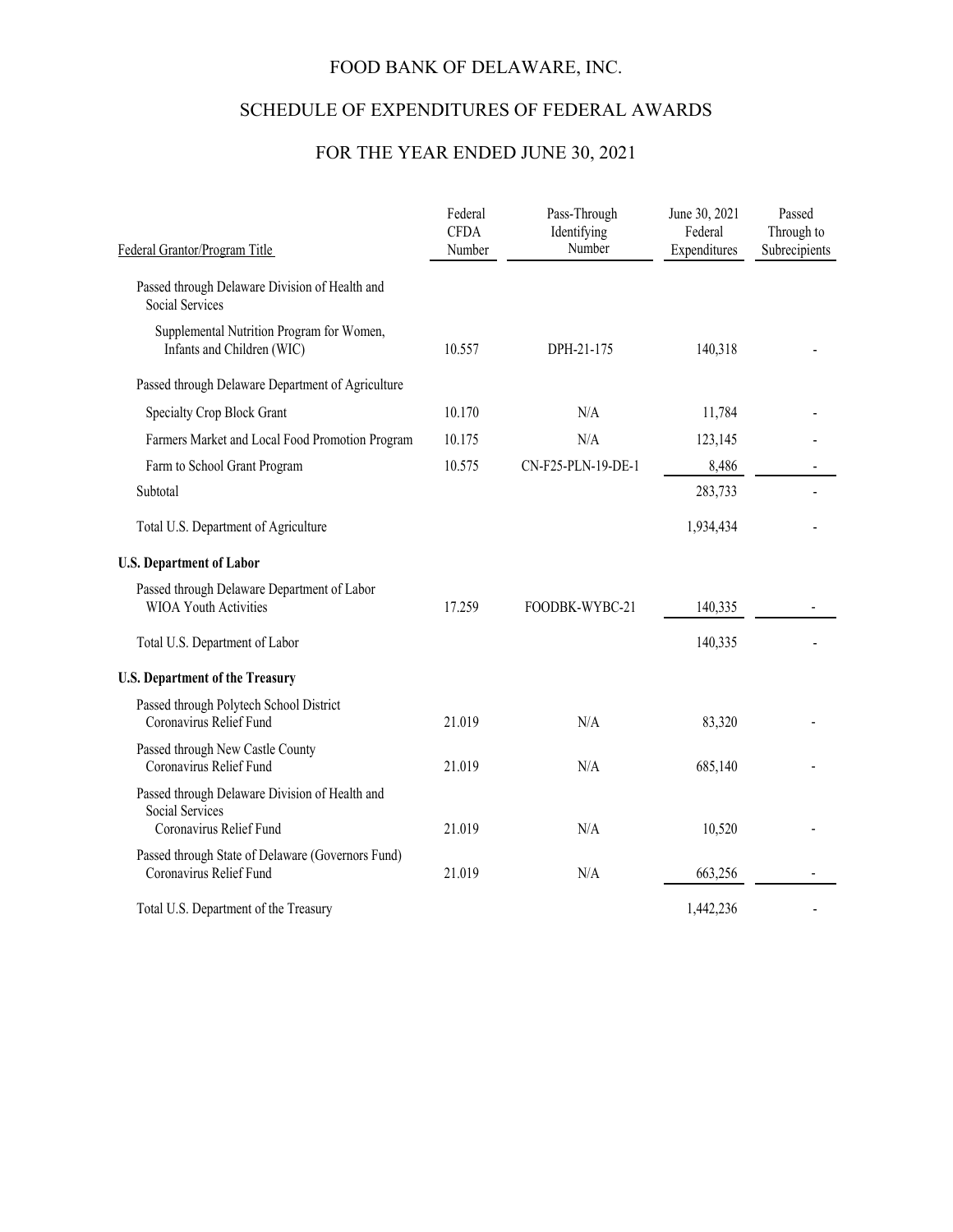### SCHEDULE OF EXPENDITURES OF FEDERAL AWARDS

# FOR THE YEAR ENDED JUNE 30, 2021

| Federal Grantor/Program Title                                     | Federal<br><b>CFDA</b><br>Number | Pass-Through<br>Identifying<br>Number | June 30, 2021<br>Federal<br>Expenditures | Passed<br>Through to<br>Subrecipients |
|-------------------------------------------------------------------|----------------------------------|---------------------------------------|------------------------------------------|---------------------------------------|
| U.S. Department of Health and Human Services                      |                                  |                                       |                                          |                                       |
| Passed through Delaware Division of Health and<br>Social Services |                                  |                                       |                                          |                                       |
| Block Grants for Community Mental Health Services                 | 93.958                           | N/A                                   | 41,800                                   |                                       |
| Total U.S. Department of Health and Human Services                |                                  |                                       | 41,800                                   |                                       |
| <b>U.S. Department of Homeland Security</b>                       |                                  |                                       |                                          |                                       |
| Emergency Food and Shelter Program                                | 97.024                           | N/A                                   | 67,920                                   |                                       |
| Passed through Delaware Emergency Management<br>Agency            |                                  |                                       |                                          |                                       |
| Disaster Grants - Public Assistance                               | 97.036                           | 4526-DR-DE                            | 982,778                                  |                                       |
| Total U.S. Department of Homeland Security                        |                                  |                                       | 1,050,698                                |                                       |
| Total Expenditures of Federal Awards                              |                                  |                                       | 4,609,503                                |                                       |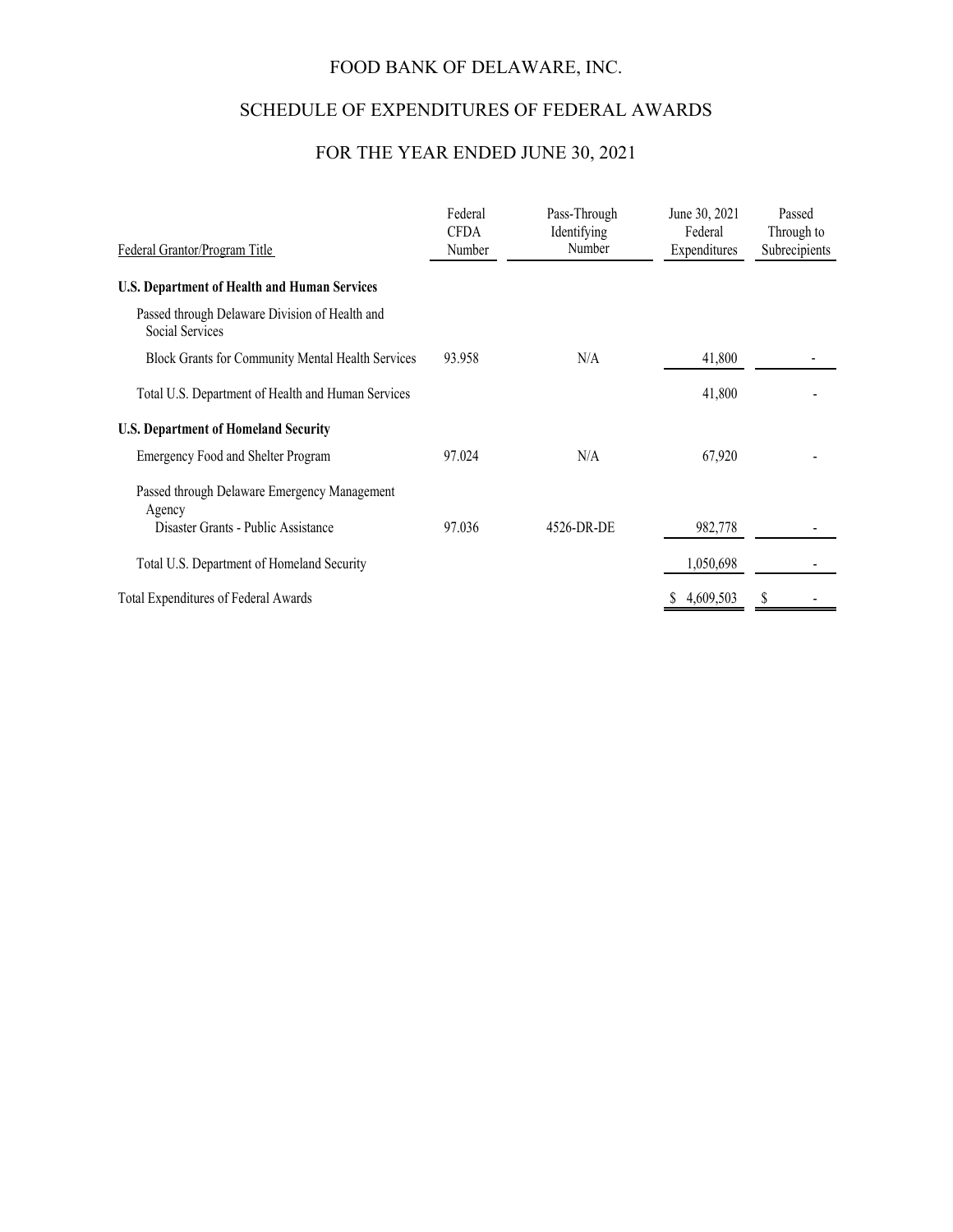#### NOTES TO SCHEDULE OF EXPENDITURES OF FEDERAL AWARDS

#### FOR THE YEAR ENDED JUNE 30, 2021

#### NOTE A – BASIS OF PRESENTATION

The accompanying schedule of expenditures of federal awards includes the federal grant activity of Food Bank of Delaware, Inc. and is presented on the accrual basis of accounting. The information in this schedule is presented in accordance with the requirements of the Uniform Guidance. Therefore, some amounts presented in this schedule may differ from amounts presented in, or used in the preparation of, the basic financial statements.

#### NOTE B – INDIRECT COST RATE

For the year ended June 30, 2021, Food Bank of Delaware, Inc. has elected to use a 16.8% indirect cost rate, as approved by the Delaware Division of Health and Social Services.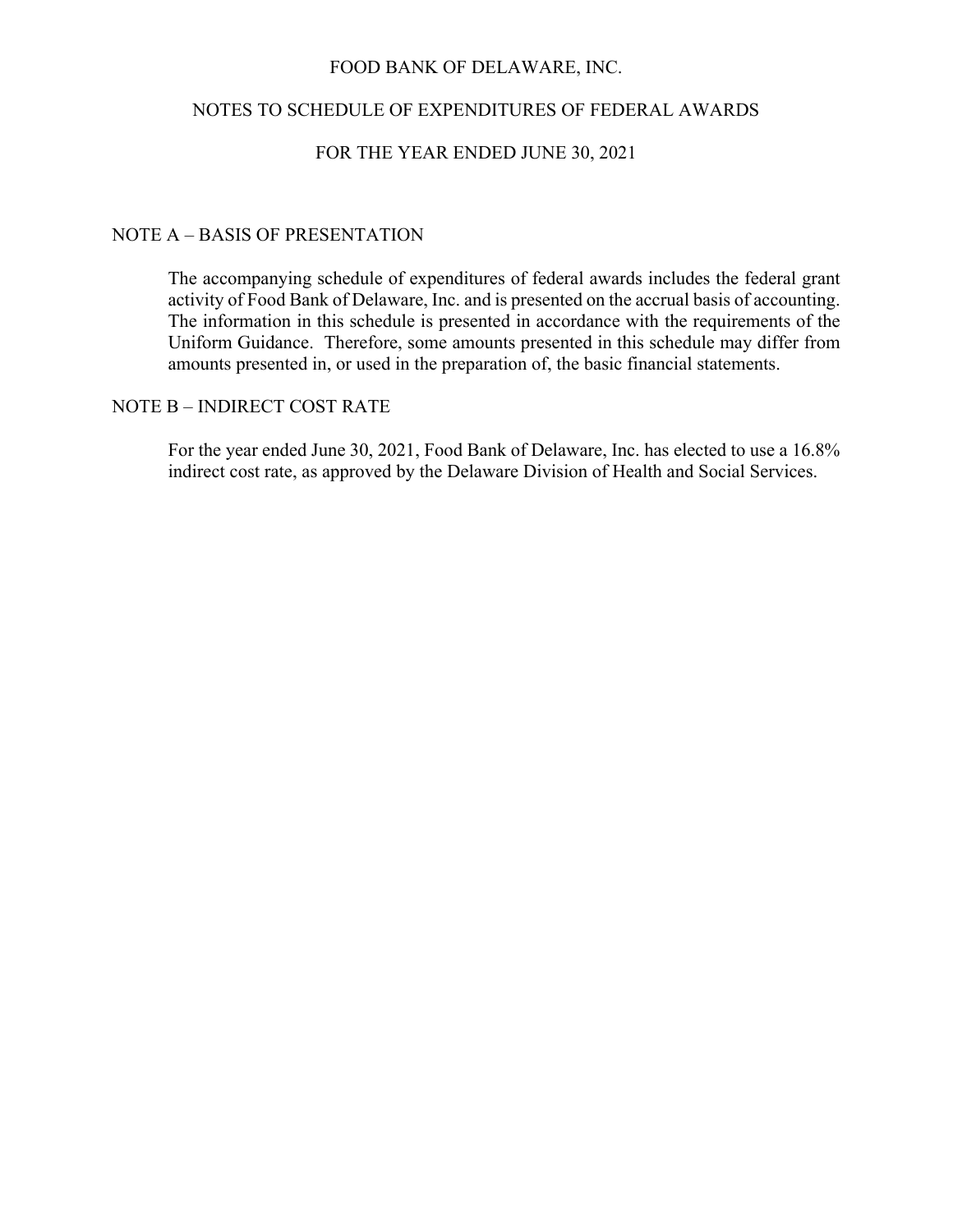SECTION III

 INDEPENDENT AUDITOR'S REPORT ON INTERNAL CONTROL OVER FINANCIAL REPORTING AND ON COMPLIANCE AND OTHER MATTERS BASED ON AN AUDIT OF FINANCIAL STATEMENTS PERFORMED IN ACCORDANCE WITH *GOVERNMENT AUDITING STANDARDS* 

INDEPENDENT AUDITOR'S REPORT ON COMPLIANCE FOR EACH MAJOR PROGRAM AND ON INTERNAL CONTROL OVER COMPLIANCE REQUIRED BY THE UNIFORM GUIDANCE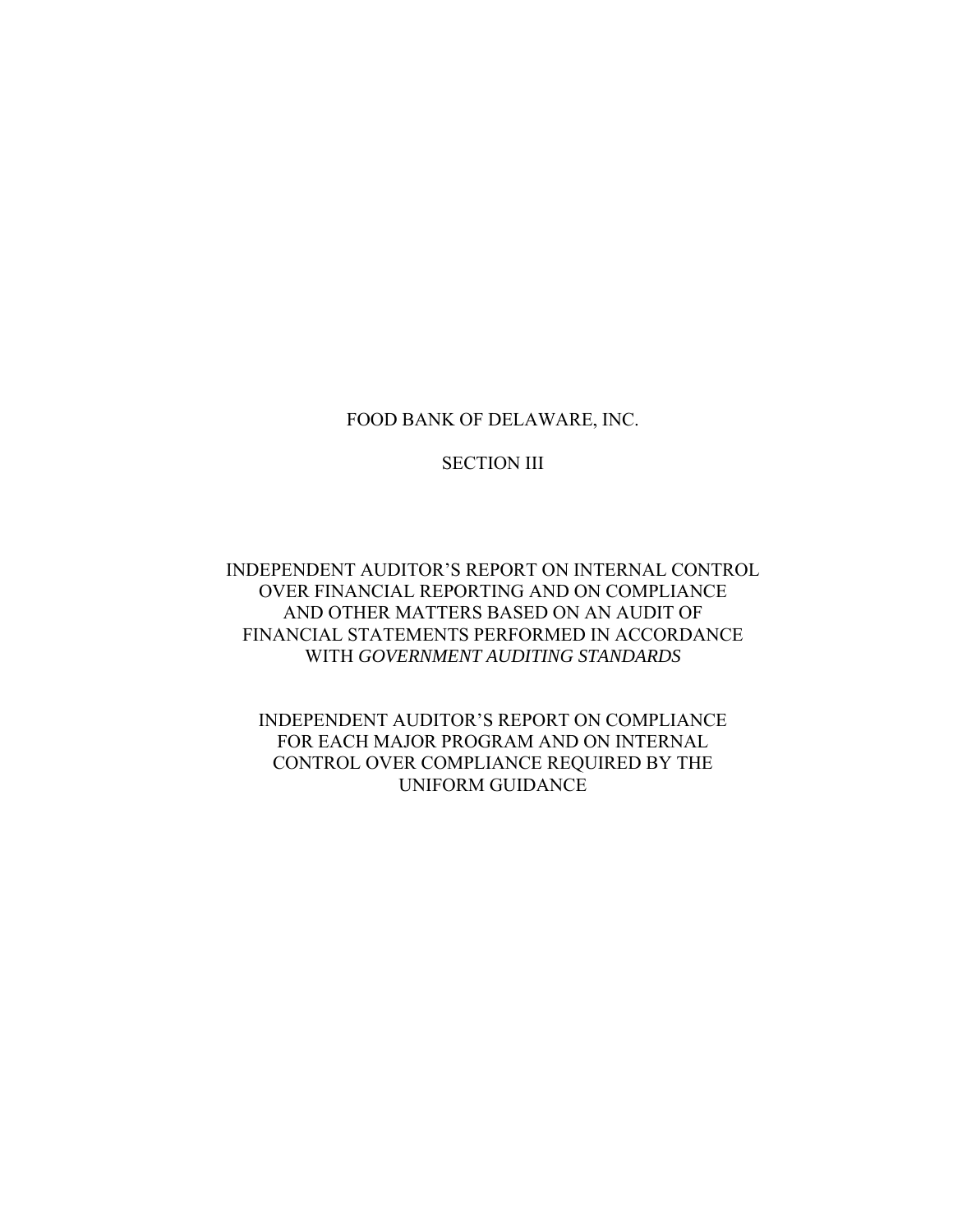

**Building Extraordinary Relationships** 

INDEPENDENT AUDITOR'S REPORT ON INTERNAL CONTROL OVER FINANCIAL REPORTING AND ON COMPLIANCE AND OTHER MATTERS BASED ON AN AUDIT OF FINANCIAL STATEMENTS PERFORMED IN ACCORDANCE WITH *GOVERNMENT AUDITING STANDARDS* 

Food Bank of Delaware, Inc. Newark, Delaware

We have audited, in accordance with the auditing standards generally accepted in the United States of America and the standards applicable to financial audits contained in *Government Auditing Standards* issued by the Comptroller General of the United States, the financial statements of Food Bank of Delaware, Inc., as of and for the year ended June 30, 2021, and the related notes to the financial statements, which collectively comprise Food Bank of Delaware, Inc.'s basic financial statements, and have issued our report thereon dated January 13, 2022.

### **Internal Control Over Financial Reporting**

In planning and performing our audit of the financial statements, we considered Food Bank of Delaware, Inc.'s internal control over financial reporting (internal control) to determine the audit procedures that are appropriate in the circumstances for the purpose of expressing our opinion on the financial statements, but not for the purpose of expressing an opinion on the effectiveness of Food Bank of Delaware, Inc.'s internal control. Accordingly, we do not express an opinion on the effectiveness of Food Bank of Delaware, Inc.'s internal control.

A *deficiency in internal control* exists when the design or operation of a control does not allow management or employees, in the normal course of performing their assigned functions, to prevent, or detect and correct, misstatements on a timely basis. A *material weakness* is a deficiency, or a combination of deficiencies, in internal control, such that there is a reasonable possibility that a material misstatement of the entity's financial statements will not be prevented, or detected and corrected on a timely basis. A *significant deficiency* is a deficiency, or a combination of deficiencies, in internal control that is less severe than a material weakness, yet important enough to merit attention by those charged with governance.

Our consideration of internal control was for the limited purpose described in the first paragraph of this section and was not designed to identify all deficiencies in internal control that might be material weaknesses or significant deficiencies and therefore, material weaknesses or significant deficiencies may exist that have not been identified. We did identify a deficiency in internal control, that we consider to be a material weakness, described in the accompanying schedule of findings and questioned as item 2021-1.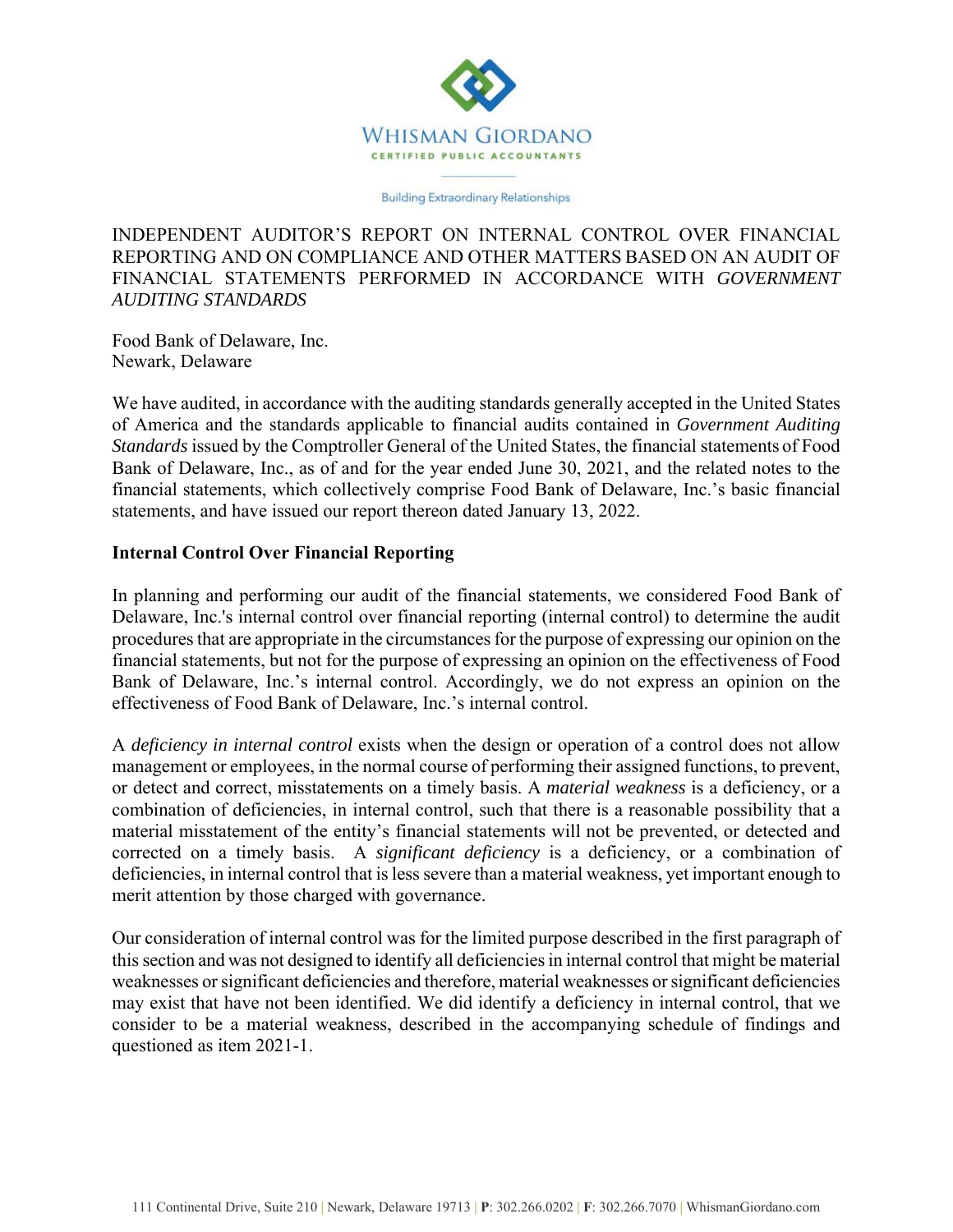### **Compliance and Other Matters**

As part of obtaining reasonable assurance about whether Food Bank of Delaware, Inc.'s financial statements are free from material misstatement, we performed tests of its compliance with certain provisions of laws, regulations, contracts, and grant agreements, noncompliance with which could have a direct and material effect on the determination of financial statement amounts. However, providing an opinion on compliance with those provisions was not an objective of our audit, and accordingly, we do not express such an opinion. The results of our tests disclosed no instances of noncompliance or other matters that are required to be reported under *Government Auditing Standards*.

### **Purpose of this Report**

The purpose of this report is solely to describe the scope of our testing of internal control and compliance and the results of that testing, and not to provide an opinion on the effectiveness of the entity's internal control or on compliance. This report is an integral part of an audit performed in accordance with *Government Auditing Standards* in considering the entity's internal control and compliance. Accordingly, this communication is not suitable for any other purpose.

# *Whisman Giordano & Associates, LLC*

Newark, Delaware January 13, 2022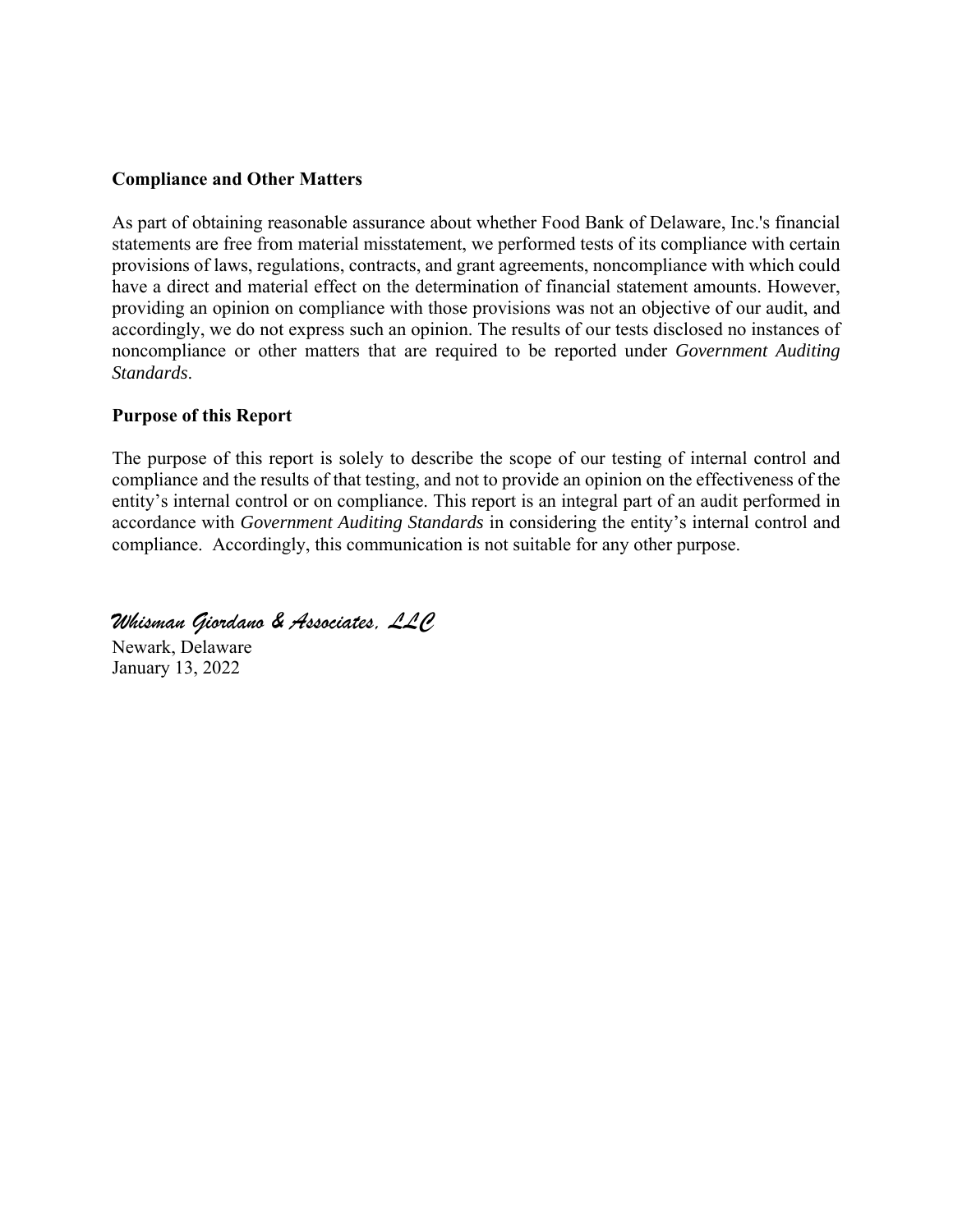

**Building Extraordinary Relationships** 

### INDEPENDENT AUDITOR'S REPORT ON COMPLIANCE FOR EACH MAJOR FEDERAL PROGRAM AND ON INTERNAL CONTROL OVER COMPLIANCE REQUIRED BY THE UNIFORM GUIDANCE

Food Bank of Delaware, Inc. Newark, Delaware

### *Report on Compliance for Each Major Federal Program*

We have audited Food Bank of Delaware, Inc.'s compliance with the types of compliance requirements described in the *OMB Compliance Supplement* that could have a direct and material effect on each of Food Bank of Delaware, Inc.'s major federal programs for the year ended June 30, 2021. Food Bank of Delaware, Inc.'s major federal programs are identified in the summary of auditor's results section of the accompanying schedule of findings and questioned costs.

### **Management's Responsibility**

Management is responsible for compliance with the requirements of laws, regulations, contracts, and grants applicable to its federal programs.

#### **Auditor's Responsibility**

Our responsibility is to express an opinion on compliance for each of Food Bank of Delaware, Inc.'s major federal programs based on our audit of the types of compliance requirements referred to above. We conducted our audit of compliance in accordance with auditing standards generally accepted in the United States of America; the standards applicable to financial audits contained in *Government Auditing Standards,* issued by the Comptroller General of the United States; and the audit requirements of Title 2 U.S. Code of Federal Regulations Part 200, *Uniform Administrative Requirements, Cost Principles, and Audit Requirements for Federal Awards* (Uniform Guidance), *Audits of States, Local Governments, and Non-Profit Organizations.* Those standards and the Uniform Guidance require that we plan and perform the audit to obtain reasonable assurance about whether noncompliance with the types of compliance requirements referred to above that could have a direct and material effect on a major program occurred. An audit includes examining, on a test basis, evidence about Food Bank of Delaware, Inc.'s compliance with those requirements and performing such other procedures as we considered necessary in the circumstances.

We believe that our audit provides a reasonable basis for our opinion on compliance for each major federal program. However, our audit does not provide a legal determination of Food Bank of Delaware, Inc.'s compliance.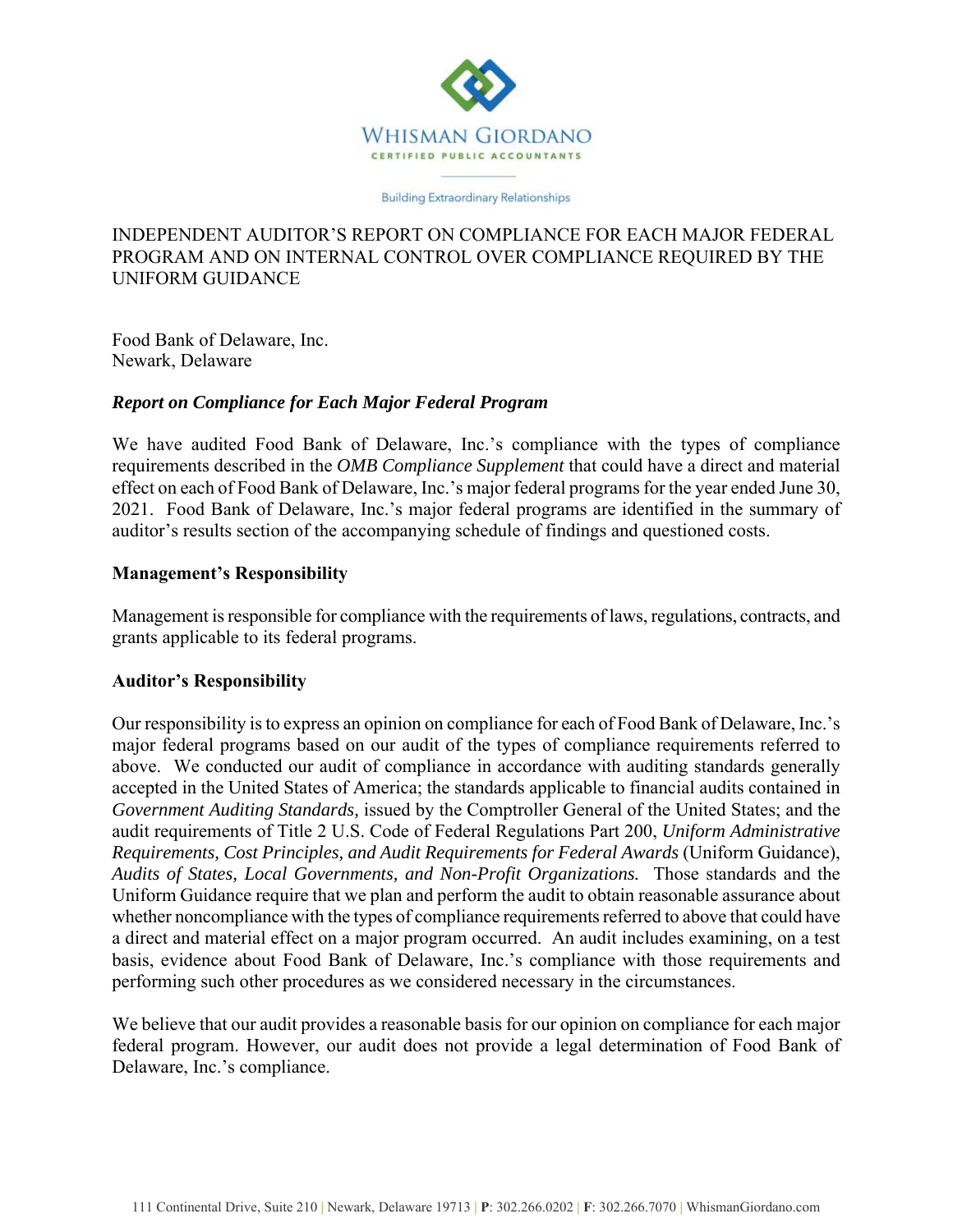### **Opinion on Each Major Federal Program**

In our opinion, Food Bank of Delaware, Inc. complied in all material respects, with the types of compliance requirements referred to above that could have a direct and material effect on each of its major federal programs for the year June 30, 2021.

### **Report on Internal Control Over Compliance**

Management of Food Bank of Delaware, Inc. is responsible for establishing and maintaining effective internal control over compliance with the types of compliance requirements referred to above. In planning and performing our audit of compliance, we considered Food Bank of Delaware, Inc.'s internal control over compliance with the types of requirements that could have a direct and material effect on each major federal program to determine the auditing procedures that are appropriate in the circumstances for the purpose of expressing an opinion on compliance for each major federal program and to test and report on internal control over compliance in accordance with the Uniform Guidance, but not for the purpose of expressing an opinion on the effectiveness of internal control over compliance. Accordingly, we do not express an opinion on the effectiveness of Food Bank of Delaware, Inc.'s internal control over compliance.

A *deficiency in internal control over compliance* exists when the design or operation of a control over compliance does not allow management or employees, in the normal course of performing their assigned functions, to prevent, or detect and correct, noncompliance with a type of compliance requirement of a federal program on a timely basis. A *material weakness in internal control over compliance* is a deficiency, or combination of deficiencies, in internal control over compliance, such that there is a reasonable possibility that material noncompliance with a type of compliance requirement of a federal program will not be prevented, or detected and corrected, on a timely basis. A *significant deficiency in internal control over compliance* is a deficiency, or a combination of deficiencies, in internal control over compliance with a type of compliance requirement of a federal program that is less severe than a material weakness in internal control over compliance, yet important enough to merit attention by those charged with governance.

Our consideration of internal control over compliance was for the limited purpose described in the first paragraph of this section and was not designed to identify all deficiencies in internal control over compliance that might be material weaknesses or significant deficiencies. We did not identify any deficiencies in internal control over compliance that we consider to be material weaknesses. However, material weaknesses may exist that have not been identified.

The purpose of this report on internal control over compliance is solely to describe the scope of our testing of internal control over compliance and the results of that testing based on the requirements of the Uniform Guidance. Accordingly, this report is not suitable for any other purpose.

*Whisman Giordano & Associates, LLC* 

Newark, Delaware January 13, 2022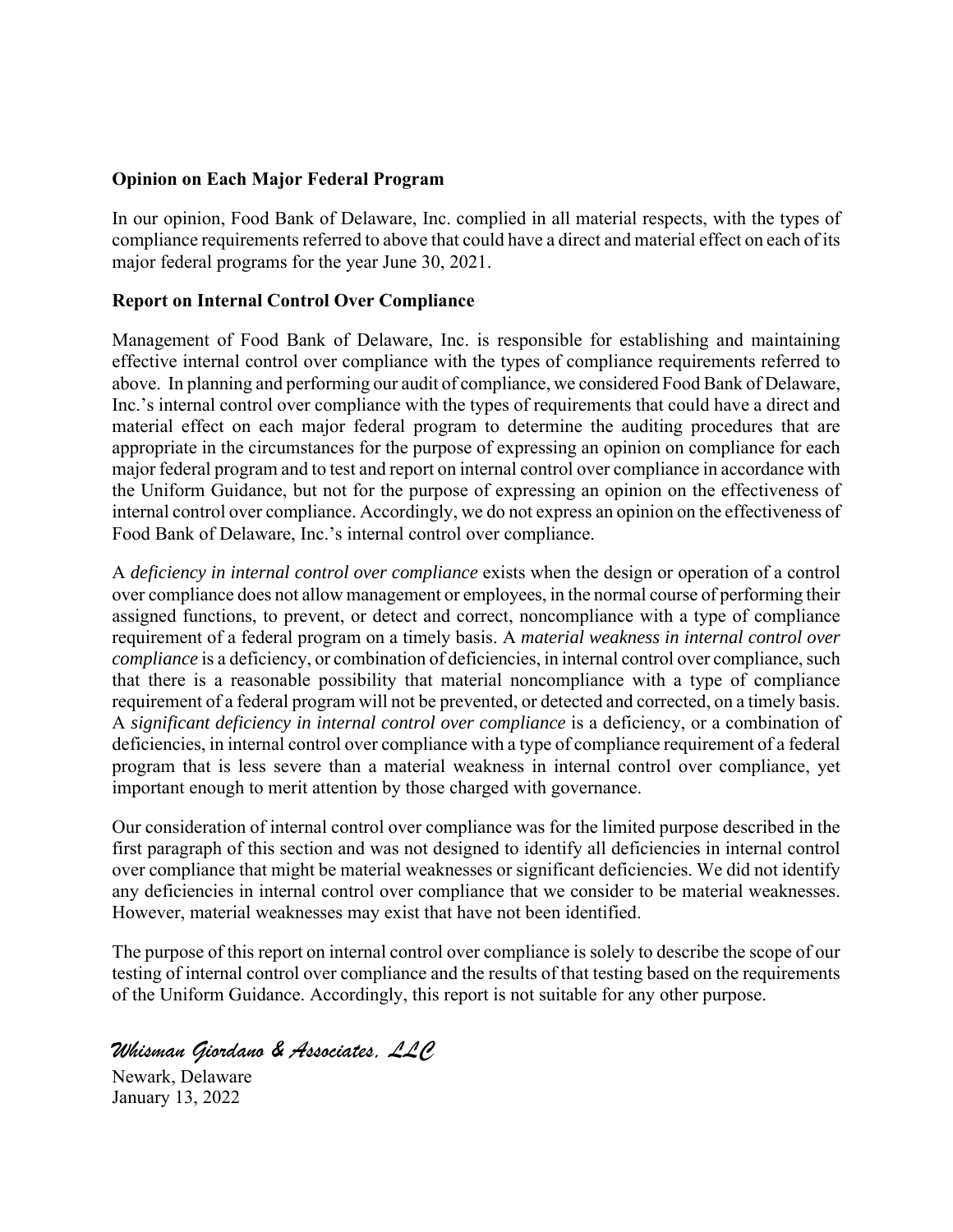### SECTION IV

SCHEDULE OF FINDINGS AND QUESTIONED COSTS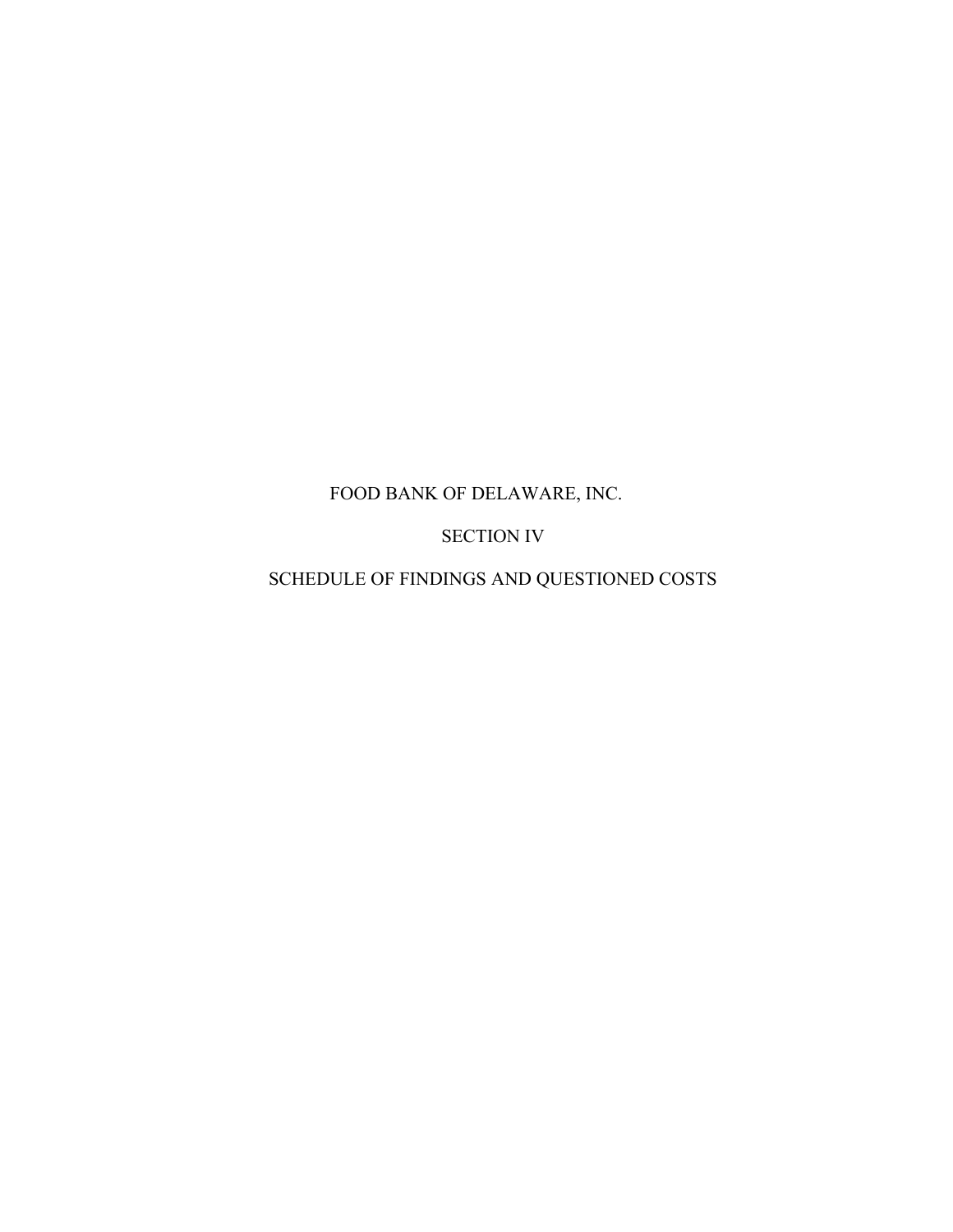### SCHEDULE OF FINDINGS AND QUESTIONED COSTS

JUNE 30, 2021

# **I. SUMMARY OF AUDITOR'S RESULTS**

| <b>Financial Statements</b>                                                               |                   |
|-------------------------------------------------------------------------------------------|-------------------|
| Type of Auditor's Report issued:                                                          | <b>Unmodified</b> |
| Internal control over financial reporting:                                                |                   |
| Material weakness(es) identified?                                                         | Yes               |
| Significant deficiencies identified that are<br>not considered to be material weaknesses? | No                |
| Noncompliance material to the financial statements noted?                                 | No                |
| <b>Federal Awards</b>                                                                     |                   |
| Internal control over Major Programs:                                                     |                   |
| Material weakness(es) identified?                                                         | No                |
| Significant deficiencies identified that are<br>not considered to be material weaknesses? | No                |
| Type of Auditor's Report issued on compliance for major programs:                         | <b>Unmodified</b> |
| Material non-compliance noted?                                                            | N <sub>o</sub>    |
| Instance(s) of non-compliance noted?                                                      | No                |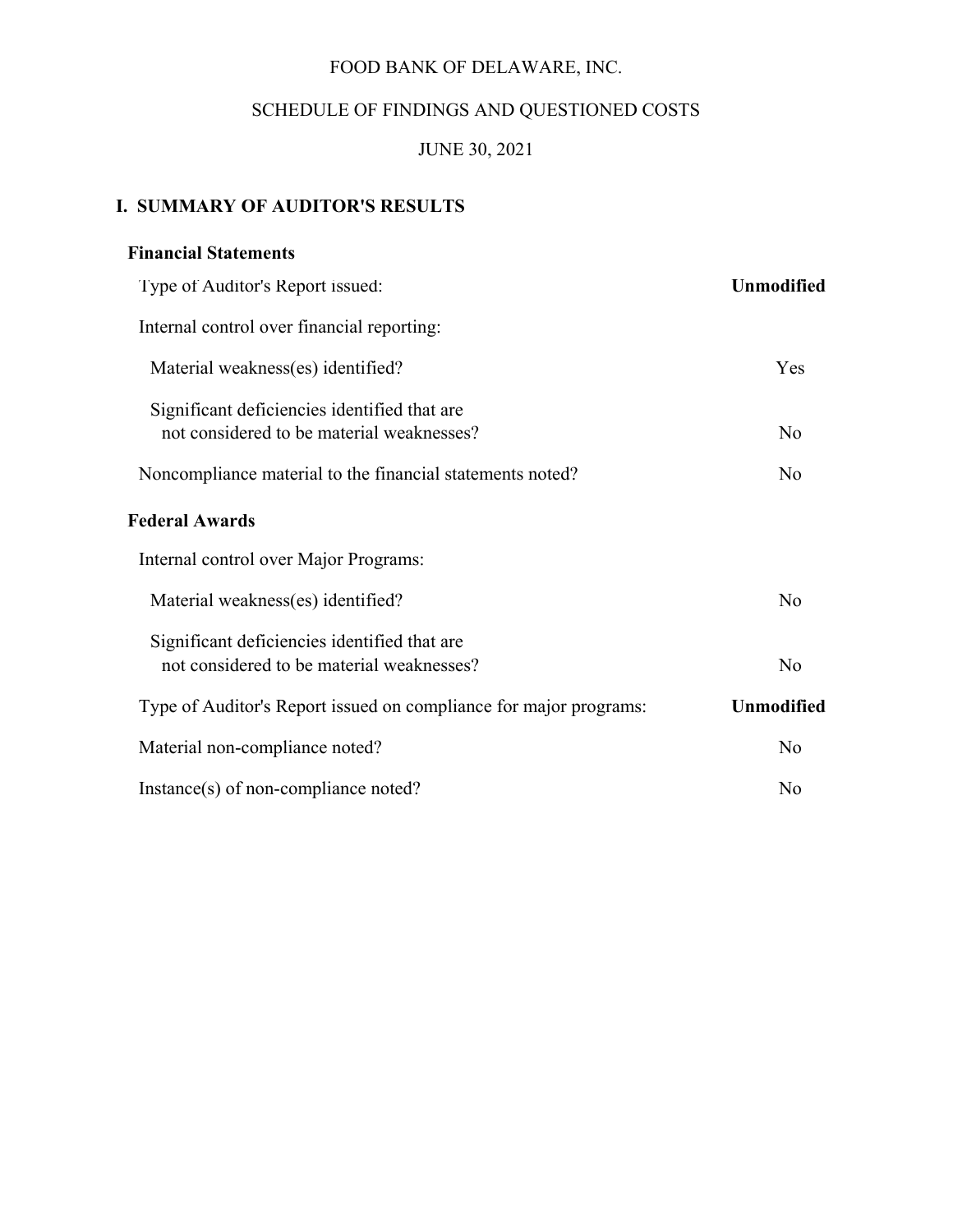# SCHEDULE OF FINDINGS AND QUESTIONED COSTS

# JUNE 30, 2021

# **Identification of Major Programs:**

| <b>CFDA Numbers</b>       | <b>Name of Federal Program</b>                   |
|---------------------------|--------------------------------------------------|
| 10.565, 10.568 and 10.569 | Food Distribution Cluster,<br>which includes the |
|                           | Commodity Supplemental                           |
|                           | Food Program $(10.565)$ , the                    |
|                           | <b>Emergency Food Assistance</b>                 |
|                           | Program (Administrative                          |
|                           | Costs) $(10.568)$ , and the                      |
|                           | <b>Emergency Food Assistance</b>                 |
|                           | Program (Food                                    |
|                           | Commodities) (10.569).                           |
| 97.036                    | Disaster Grants - Public                         |
|                           | <b>Assistance (Presidentially</b>                |
|                           | <b>Declared Disasters</b> )                      |
| 21.019                    | Coronavirus Relief Fund                          |
|                           |                                                  |

| Dollar threshold used to distinguish between Type A |           |
|-----------------------------------------------------|-----------|
| and Type B programs:                                | \$750,000 |
| Auditee qualified as Low-Risk Auditee               | Yes       |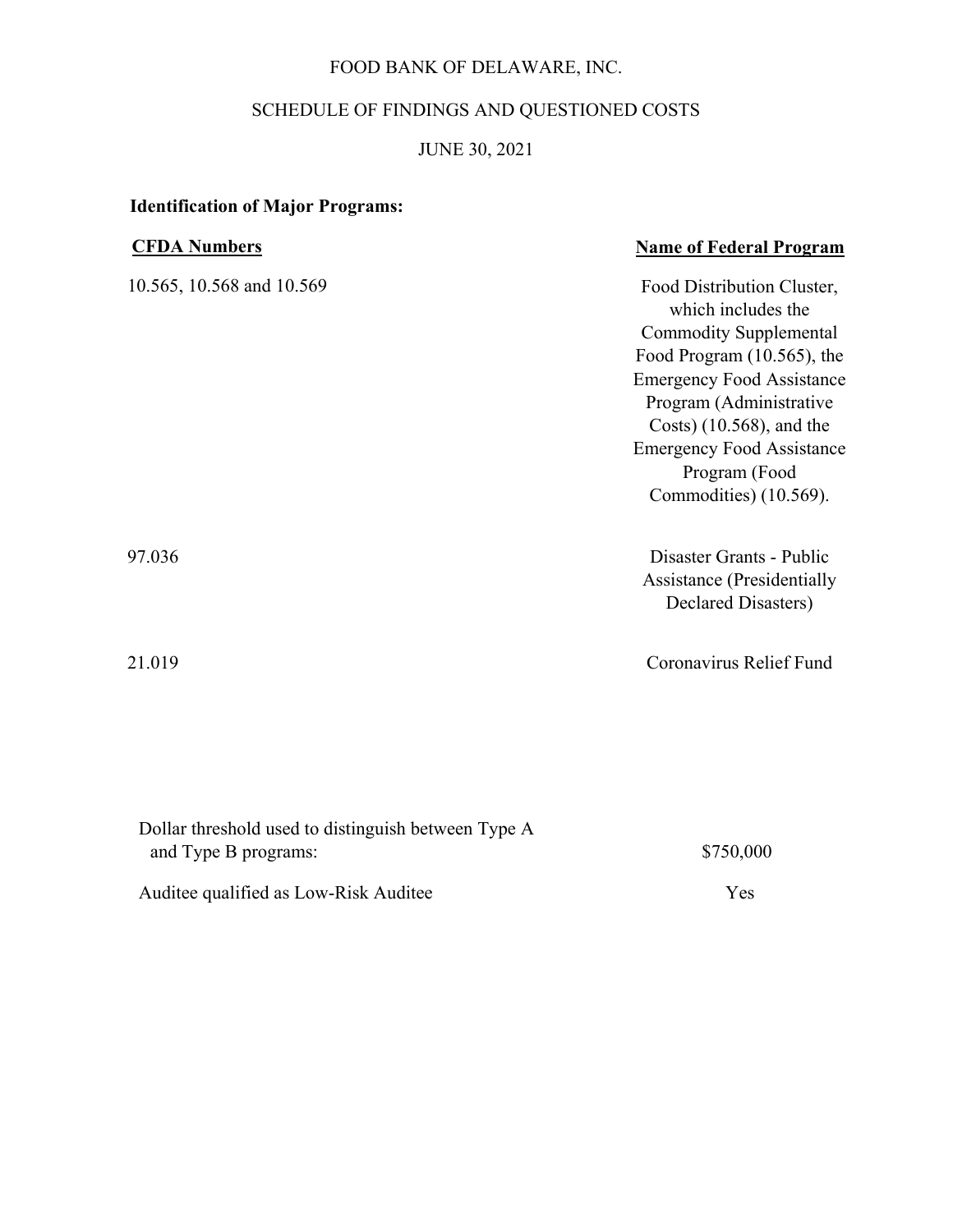#### SCHEDULE OF FINDINGS AND QUESTIONED COSTS

JUNE 30, 2021

### **II. FINDINGS**

#### **A. Current year findings - Financial Statements**

**Finding 2021-1** Current Year Adjustments (Material Weakness in Internal Control)

**Condition:** Just prior to the onset of this audit engagement, management uncovered that the internal financial statements were not prepared correctly, specific to accounts receivable. Receivables were not appropriately accounted for or reconciled apprpriately. As a result, a significant adjusting journal entry was required to bring accounts receivable to the correct amount.

**Criteria:** This issue occurred as a result of the departure of the Chief Financial Officer (CFO) In August of 2021, as well as the failure, historically, to reconcile the accounts receivable, in the general ledger, on a monthly basis. Subsequent to the departure of the CFO, Management engaged an Independent Contractor to help manage the Finance function until a full time CFO/Director of Finance could be identified and on-boarded.

**Effect:** The initial trial balance, and correspondingly, draft financial statements, were materially misstated. Without the appropriate coordination of efforts between the Independent Contractor, Management and Whisman Giordano & Associates, LLC (as independent auditors) the financial statements may have contained a material misstatement.

**Recommendation:** As a result of efforts as noted heretofore, the issue was identified and corrected before the financial statements were issued.

Management has hired a Director of Finance to replace the CFO that departed as well as the interim Independent Contractor. Management has begun to implement procedures to reconcile the accounts receivable on a monthly basis.

Our recommendation is that Management continue to refine existing and implement new procedures to enhance the Finance Department's ability to reconcile accounts in a more effective and efficient way. Depending on a cost benefit analysis, these procedures could include implementing certain automation and artificial intelligence tactics and shopping for updated software packages that can better handle both the food distribution and business functions necessary to manage the organization, that has grown in both size and complexity.

**Views of Responsible Officials:** Management agrees with the finding as presented.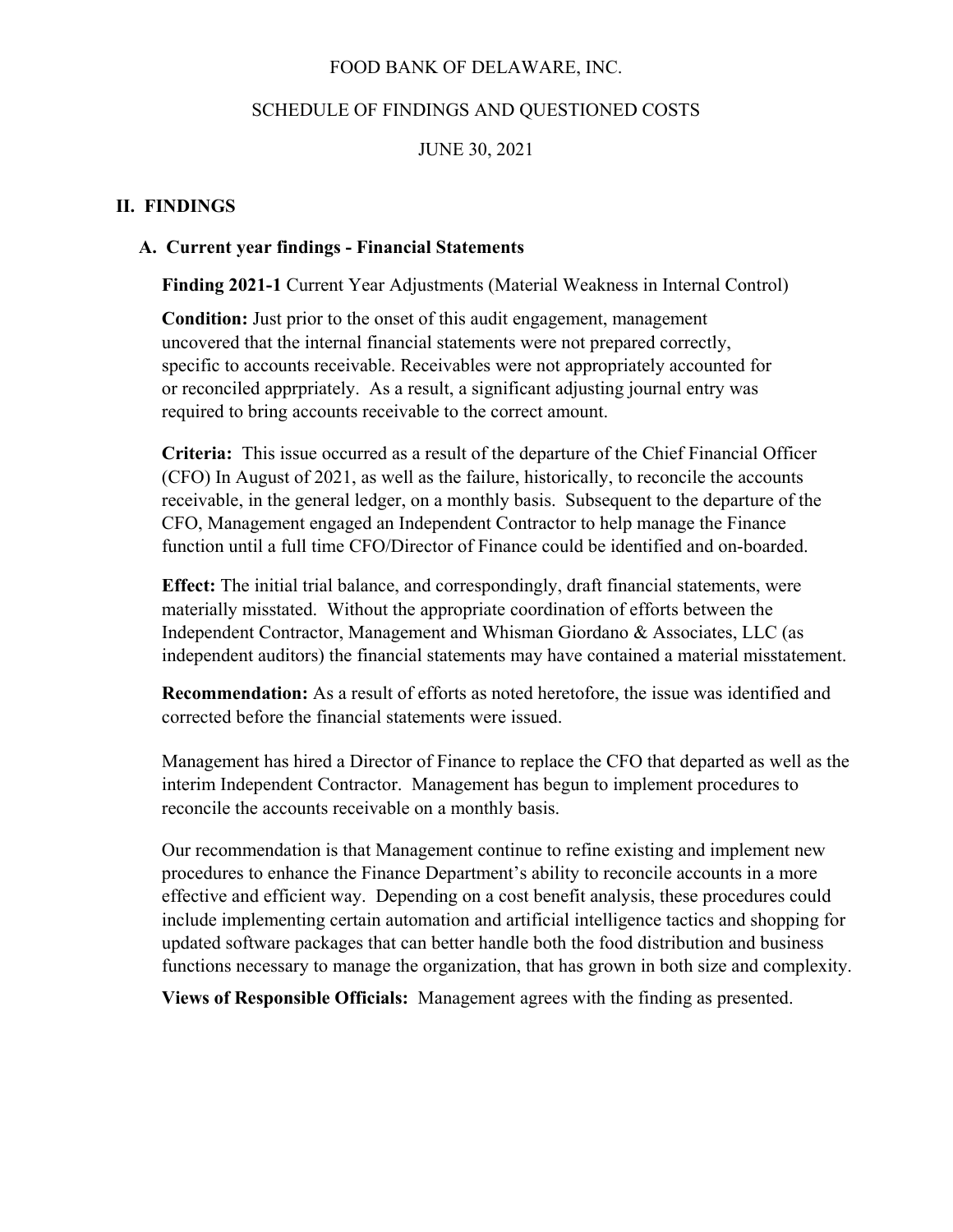### SCHEDULE OF FINDINGS AND QUESTIONED COSTS

### JUNE 30, 2021

### **II. FINDINGS (continued)**

### **B. Current year findings - Federal Awards**

There were no current year findings.

# **C. Prior year findings - Financial Statements**

There were no prior year findings.

### **D. Prior year findings - Federal Awards**

*Whisman Giordano & Associates, LLC* 

Newark, Delaware January 13, 2022